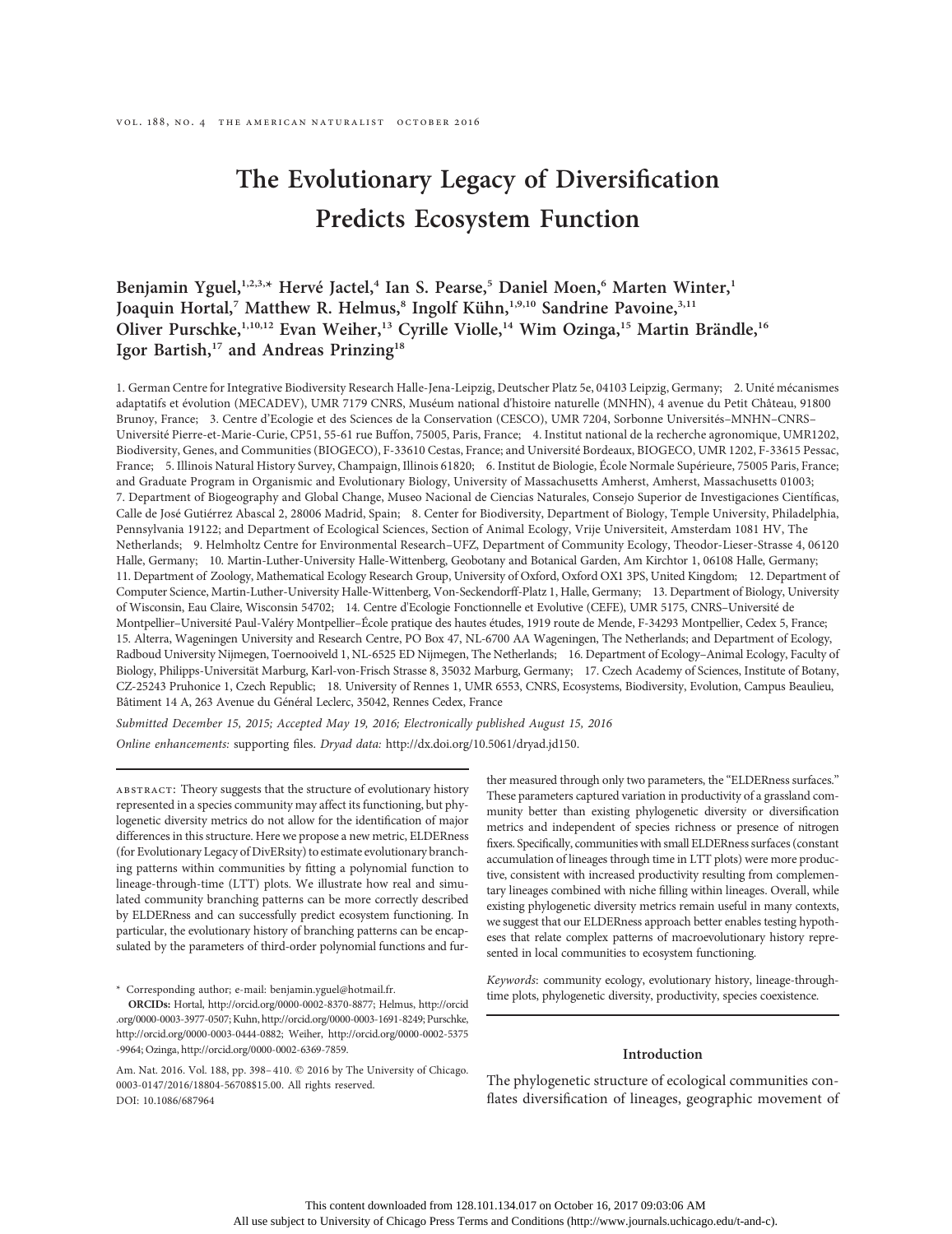lineages, and their local assembly. For instance, the presence of many ancient lineages in a community may result from particularly strong diversification or geographic expansion of these ancient lineages, which are hence present in the species pool from which the community is sampled. Moreover, the presence of such ancient lineages in a community may result from a high capacity to locally coexist. The composition of ecological communities in turn drives ecosystem functioning (Tilmanet al. 2001). Phylogenetic structure of a community hence integrates the diversification, expansion, and local coexistence of lineages with the functioning of ecosystems. While such a relationship does not provide mechanistic explanation of ecosystem functioning—functional traits remain indispensable for this purpose—it demonstrates that past diversification can potentially drive present ecosystem functioning. The most basic example of such a diversification/functioning relationship is probably the relationship between high species richness and primary productivity. Evolution of numerous species and their local coexistence increase species richness of local communities, and species richness often increases productivity (e.g., Venail et al. 2015). However, increased species richness may represent species stemming from ancient, recent, or continuous diversifications. To date, we do not know how productivity or other ecosystem functions depend on the presence of species representing particularly ancient, recent, or continuous diversifications.

The coexistence of species that diversified anciently, recently, or continuously may differently affect ecosystem productivity. First, many functional traits and biotic interactions show phylogenetic signal: recently diversified species share more functional traits and biotic interactions than do anciently diversified species (Losos 2008, phylogenetic conservatism sensu Wiens et al. 2010; Gomez et al. 2010). A community in which species stemming from ancient diversifications coexist may hence be functionally highly diverse (Cadotte et al. 2008, but see Prinzing et al. 2008), which in turn has been shown to increase ecosystem productivity (Cadotte et al. 2008). Also, phylogenetic signal of traits within plant and herbivore lineages impedes herbivores from switching among major ancient plant lineages (Wiens et al. 2010). Coexistence among such anciently diversified plant species may hence impede exchange of herbivores among plants and reduce herbivore impact on plant productivity. Second, recent diversification within lineages may lead to niche filling—that is, to an increasingly efficient partitioning and exploitation of available resources among species (Ricklefs 2007; McPeek 2008). Niche filling might also decrease competition among species, which may respond by increased growth (Venail et al. 2013). A community in which recently diversified species coexist might hence show increased productivity. Third, trait conservatism and niche filling might act together, so that communities composed of species stemming from a constant continuous diversification might be most productive: the species representing the earlier diversifications might occupy distinct major niches, and species representing recent diversification within lineages might efficiently partition these niches. Finally, environments may filter particular traits represented by particular major lineages—that is, lineages originating from an intermediate age of diversification (Grime 2006). Coexisting species resulting from such intermediate diversifications might hence be sufficiently closely related to share traits that permit passage of a local environmental filter and sufficiently distantly related to profit from complementarity effects facilitating coexistence, such as limiting similarity (Silvertown et al. 2006). Both effects would increase productivity. Overall, the above scenarios suggest that primary productivity might increase in the presence of species from most ancient, most recent, continuous, or intermediate diversifications.

Until now, phylogenetic diversification, or more generally the evolutionary history represented within a community, has often been inferred from a simple metric of phylogenetic diversity, such as the mean or sum of phylogenetic branch lengths connecting pairs of species (e.g., Proches et al. 2006; Prinzing et al. 2008; Cadotte et al. 2009; and many other studies). However, these simple metrics often fail in differentiating even very different patterns of accumulation of ancient or recent lineages represented by species in a community (fig. 1). Accumulated lineages come with different functional traits that ultimately lead to ecosystems with specific functioning. For example, imagine that phylogeny B in figure 1 represents a temperate forest community comprising four broadleaf (angiosperm) trees from different families (e.g., oak, birch, maple, and ash). Phylogeny D, which has identical total branch lengths (i.e., Faith's phylogenetic diversity [PD]), represents a forest comprising two closely related angiosperms (e.g., oaks) and two closely related gymnosperms (e.g., pines). As the host breadth of many herbivorous insect species is confined to a single plant family (e.g., Ødegaard et al. 2005; Weiblen et al. 2006; Pearse and Altermatt 2013), trees in B may not share many herbivores, whereas some tree species in phylogeny D certainly would, potentially increasing phytophagy and reducing productivity (e.g., Yguel et al. 2011). Thus, evolutionary processes (trait evolution of the trees and herbivores and resulting community assembly of trees and herbivores) may influence this specific interactive community and its functioning. Overall, phylogenetic community structure can link these processes of diversification, community assembly, and ecosystem functioning, yet standard descriptors of phylogenetic community structure miss potentially important information, notably on the pattern of lineage accumulation through time.

Evolutionary biologists typically describe diversification patterns of a single lineage by tree imbalance (e.g., Heard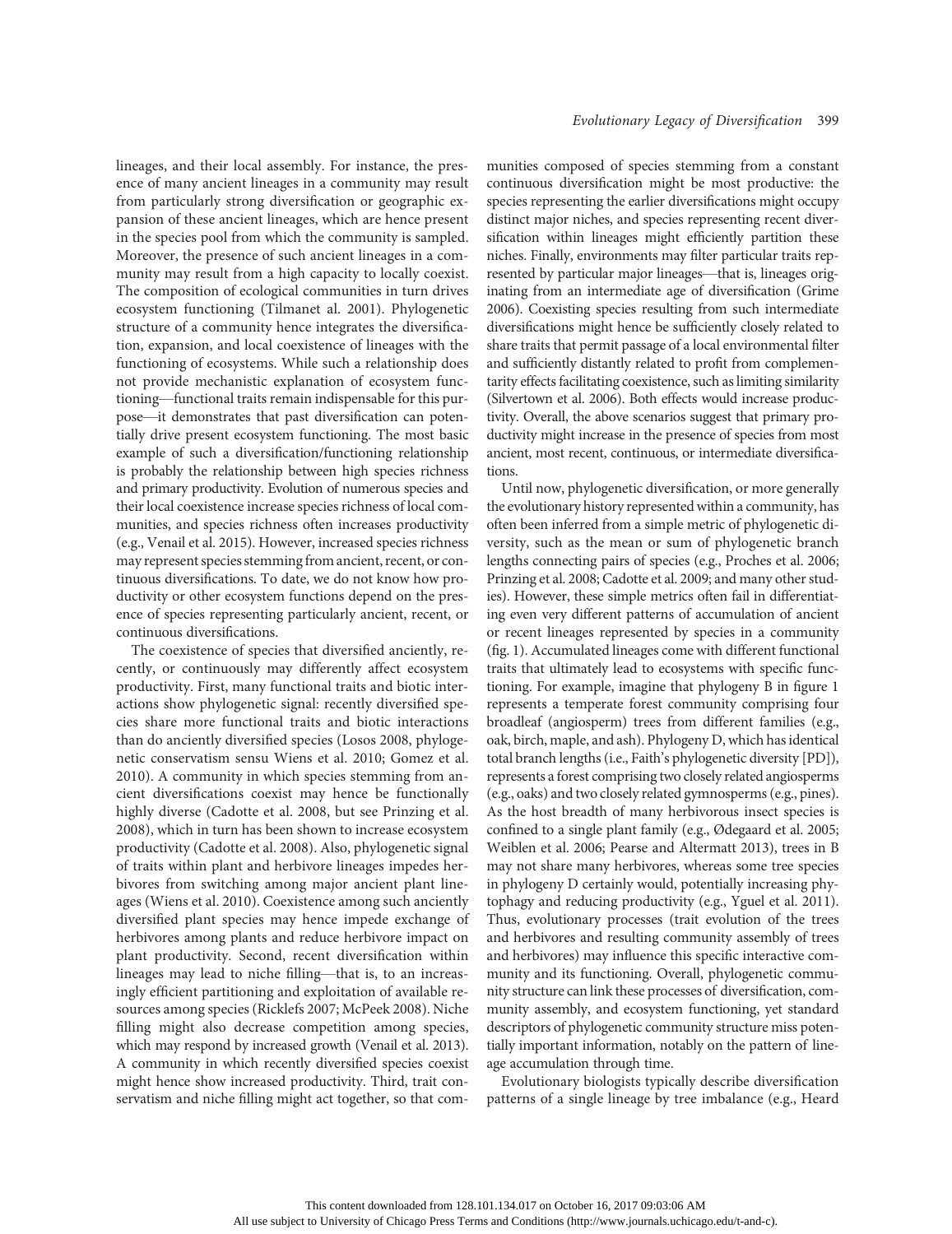

Figure 1: Simplified community phylogenies that illustrate the challenges in describing evolutionary relationships on the basis of established measures of phylogenetic diversity. Phylogenies B, D, and E would receive identical scores of Faith's phylogenetic diversity. Phylogenies A and D have identical mean phylogenetic distance, and phylogenies C and D have identical mean nearest taxon distance. The patterns in A, B, and C correspond to ancient, intermediate, and recent branching patterns, whereas patterns D and E correspond to complex and constant branching patterns, respectively. See also supporting file S3 for the mean lineage-through-time plots of the simulated phylogenies of the four types, A, C, D, and E.

1992) or by lineage-through-time (LTT) plots. However, so far, these plots are mathematically described only as continuous shifts in diversification (Pybus and Harvey 2000; Machac et al. 2013). Moreover, diversification patterns are used to infer continuous shifts in two underlying processes—speciation and extinction—and to reconstruct past diversities (Stadler 2013 and references therein). Community ecologists, however, trim phylogenies to all lineages within a local community, and such community phylogenies can display more complicated relatedness patterns with noncontinuous shifts between recent, ancient, or constant branching. These patterns reflect, besides speciation and extinction, a multitude of processes determining which particular species and lineages actually colonize and survive in local communities (e.g., Mayfield and Levine 2010; Valiente-Banuet and Verdú 2013). An existing application of LTT plots to communities uses only a single axis along which LTT plots are differentiated continuously from ancient to recent diversifying (Martin 2002). More complex LTT patterns have been analyzed only by disintegrating the overall LTT pattern into numerous discrete time steps and analyzing each separately (Stadler 2011). Yet, we are not aware of tools for quantifying integratively the overall shape of a complex LTT pattern with a manageable number of parameters (or without making mechanistic assumptions on speciation and extinction that are unjustified in the case of species communities). Accordingly, it was not possible until now to test how these complex phylogenetic patterns may be related to ecosystem processes.

Here, we report a new approach describing diversification pattern, namely ELDERness (for Evolutionary Legacy of DivERsity), and evaluate its ability to capture the temporal dimension of relatedness patterns within a community on the basis of a comprehensive description of lineage accumulation through time. In brief, ELDERness describes the evolutionary history of lineages within a given community through the parameters of a polynomial function fitted to the phylogeny of the species in that community (fig. 2). The polynomial regression curves can then be compared to a perfectly constant diversification represented by a straight line of LTT plots. Specifically, the first and second areas of the curve that are above or below the straight line (hereafter referred to as ELDERness surfaces ES1 and ES2, respectively) can be quantified (fig. 2). We address two key questions. First, can the ELDERness surfaces differentiate among simulated branching scenarios better than common metrics of phylogenetic diversity, phylogenetic tree imbalance, or diversification metrics? Second, do ELDERness surfaces predict community productivity better than these commonly used metrics? Overall, we link the theoretical scenarios of evolutionary branching of lineages to the ecosystem functioning of local communities (fig. 2). We compare the observed link to the predictions of the above scenarios.

#### Methods

#### Simulations and Model Fitting

We simulated four types of phylogenetic trees with differing rates of branch accumulation (constant, recent, ancient, and complex branching) by using a forward-time, purebirth simulation with a length of 30 time units. Four types of phylogenies were simulated using an approach used by Morlon et al. (2011) for their simulation: (1) "constant trees" were simulated with a constant rate of branching (speciation), resulting in a log-linear accumulation of species; (2) "late-branching trees" were simulated using a step function in speciation rates, where the last 25% of the overall time interval of the simulation had a speciation rate that was five times higher than the previous 75%; (3) "ancient-branching trees" were simulated using a step function in speciation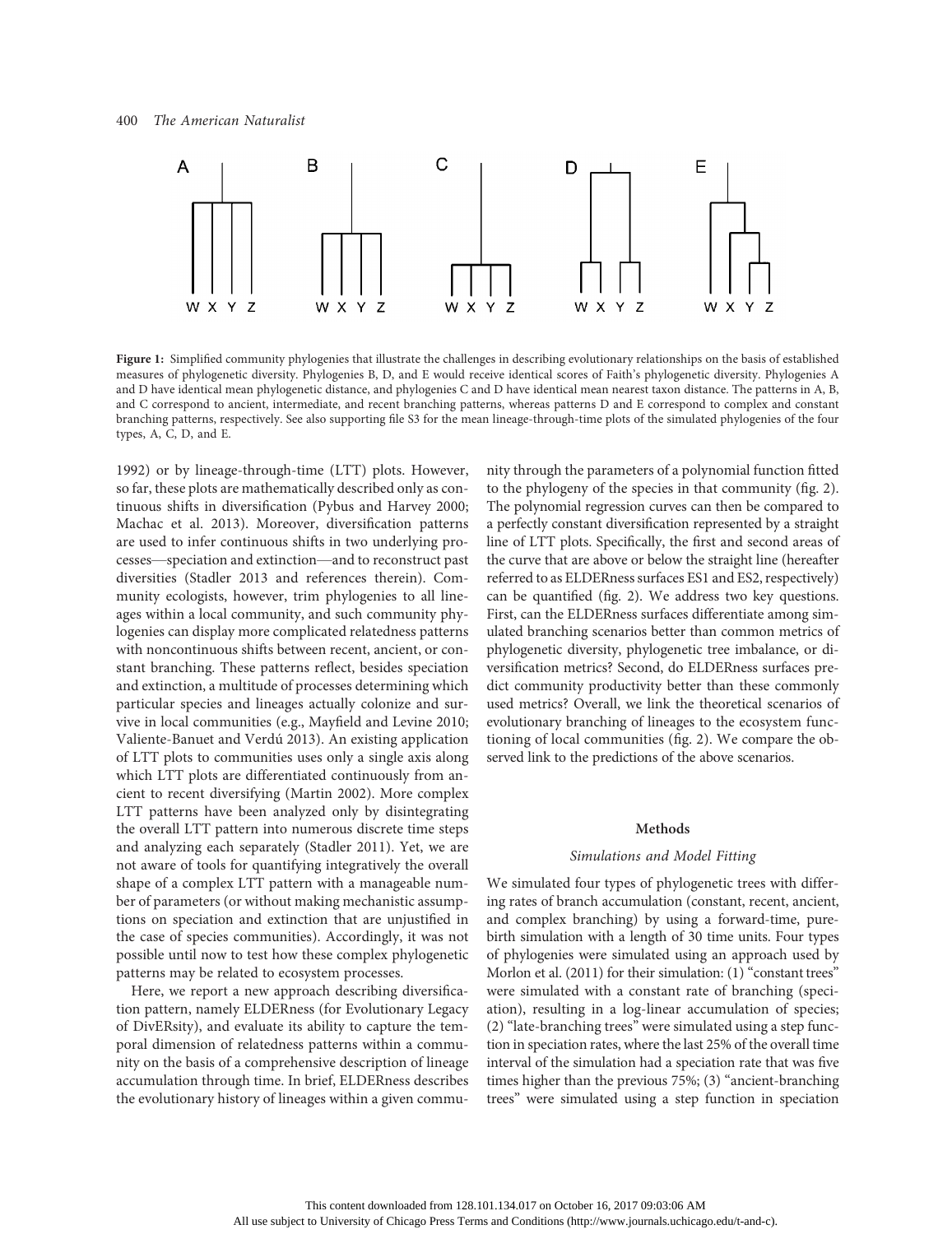rates, where the first 25% of the simulation had a branching rate that was 10 times higher than the subsequent 75%; (4) "complex trees" were simulated with a step function where the first 25% had a branching rate that was 10 times higher than the middle 50% and the last 25% had a branching rate that was five times higher than the middle 50%. Differences in rates of branching were chosen to produce phylogenies while keeping species richness constant. For each type of tree, we simulated 10 trees each of 10, 20, 40, and 80 species to examine the predictive power of ES1 and ES2. Thus, 40 simulated phylogenies of each tree type were created, totaling 160 phylogenies. We explored other types of tree simulations (e.g., more extreme branching rate of different time periods and different mean rates of branching and number of time steps), but all led to the same conclusions as those based on the four tree types presented here. Simulated phylogenies, their LTT plots, and the phylogenetic metrics measured on them are deposited in the Dryad Digital Repository: http://dx.doi.org/10.5061/dryad.jd150 (Yguel et al. 2016).

We described the LTT by fitting a curve, because this reduces a complex pattern to a few standardized parameters that can easily be interpreted and compared between branching patterns of communities of different species richness and mean age. Specifically, we fitted to each LTT plot of each simulated phylogeny second- and third-order polynomial regressions that took the form  $N(t) = 0 + a_1 t +$  $a_2t^2 + a_3t^3$ , where N is the number of taxa logarithmically transformed and  $t$  is time. Because we always have one lineage at time 0 and always have all species of the community at time  $t_{\text{max}}$  (i.e., today), we fixed  $N(0) = \ln(1)$  = 0 and  $N(t_{\text{max}}) = \ln(\text{species richness})$ . Next, we used a change of variables to simplify the equation, where  $a_1$ is fixed at  $t_{\text{max}}$  and depends on  $a_2$  and  $a_3$  for the thirdorder polynomial:  $a_1 = \ln(\text{species richness})/[t_{\text{max}}-a_2t_{\text{max}}-a_3$  $(t_{\text{max}})^2$ ]. Then, we replaced  $a_1$  by the above expression, and we obtained the following (this could be simplified again but was coded in this form in R for practical reasons):  $N(t)$  – [ln (species richness)/ $t_{\text{max}}$ ]  $t = 0 + a_2t(t - t_{\text{max}}) + a_3t(t^2 - t_{\text{max}})$  $t_{\text{max}}^2$ ). To find  $a_2$  and  $a_3$ , we solved the equation  $Z(t) = 0 +$  $a_2X + a_3Y$ , where  $Z(t)$  is  $N(t) - [\ln(\text{species richness})/t_{\text{max}}]t$ , X is  $t(t - t_{\text{max}})$  and Y is  $t(t^2 - t_{\text{max}}^2)$ . We used the same method for the second-order polynomial. All these and subsequent analyses were performed in R (R Core Team 2014; see supporting file S1 [supporting files available online] for code to create LTT plots and extract the third-order polynomial parameters). The third-order polynomials generally fit better than the second-order polynomials across all simulations, even penalizing for the number of predictor variables ( $R^2$  and adjusted  $R^2$  between 94.9% and 99.2%; supporting file S2). We note that fits of greater than thirdorder polynomials impeded simple descriptions of curve shape (see below) and thereby straightforward interpretation in terms of ancient versus recent diversification. We also note that second-order polynomials would not produce sufficiently complex curves. Note finally that sigmoidal function might also be adequate but would render the steps of integration below comparatively more difficult.

A given value of a given parameter of a third-order polynomial regression is difficult to interpret. We hence characterized how the polynomial curve deviated from a constant rate of branching (i.e., the ELDERness surfaces; fig. 2 and supporting file S3 for simulated phylogenies). To do so, we measured the surface of the polynomial curve above or below a constant rate of branching using the integral of the polynomial model minus the integral of the constant rate of branching (in the interval  $[0, t_{\text{max}}]$ ). But in complex LTT patterns, part of the polynomial curve can be above the constant rate of branching (i.e., part of the surface difference is positive) and the other part below the constant rate of branching (i.e., part of the surface difference is negative). To better describe the shape of the polynomial curve, we have thus measured these two surfaces separately. For that, we first identified the intersection between the third-order polynomial curve and the straight line of constant rate of branching. Because our third-order polynomials were fixed at the intercept and at  $t_{\text{max}}$ , the intersections were found by solving the equation [ln(species richness)/ $t_{\text{max}}$ ] $t = a_1 t$  +  $a_2t^2 + a_3t^3$ , with  $a_1$  expressed as a function of  $a_2$  and  $a_3$  as specified above. This equation can be simplified as  $t(t_{\text{max}}$  –  $t)[a2 + a3(t_{\text{max}} + t)] = 0$ . It has three solutions: 0,  $t_{\text{max}}$ , and  $t_{\text{int}} = -(a_2/a_3) - t_{\text{max}}$ . There can thus be an intersection point at  $t_{\text{int}}$  only if  $t_{\text{int}}$  lies between  $t = 0$  and  $t = t_{\text{max}}$ (which are the two other obligatory intersections). If  $t_{\text{int}}$  is not in the domain [0;  $t_{\text{max}}$ ], there is only one surface ES1 equal to the integral of the polynomial model minus the integral of the constant rate of branching in the domain [0;  $t_{\text{max}}$ ]. ES2, the second surface, is equal to 0. If  $t_{\text{int}}$  is in the domain [0;  $t_{\text{max}}$ ], the first surface ES1 is measured with the integral of the polynomial curve minus the integral of the constant rate of branching in the domain [0;  $t_{int}$ ]. ES2 is measured using the integral of the polynomial curve minus the integral of the constant rate of branching in the domain  $[t_{\text{ini}}; t_{\text{max}}]$ . All these measures of determinants and surfaces were performed in Excel using the formula indicated.

The ES1 or ES2 can be negative if the surface between the third-order polynomial and the constant rate of branching is below the constant rate of branching, and inversely (i.e., ES1 or ES2 are positive if the surface described previously is above the constant rate of branching; see fig. 2B). A positive ES1 and negative ES2 correspond to a complex pattern with branching rate increasing at the beginning and at the end (see phylogeny A in fig. 2B). A negative ES1 and positive ES2 correspond to a pattern with highest branching rate in the middle (see phylogeny B in fig. 2B). If ES1 and ES2 are close to 0, branching rate will be constant (see phylogeny C in fig. 2B). Our approach also permits identification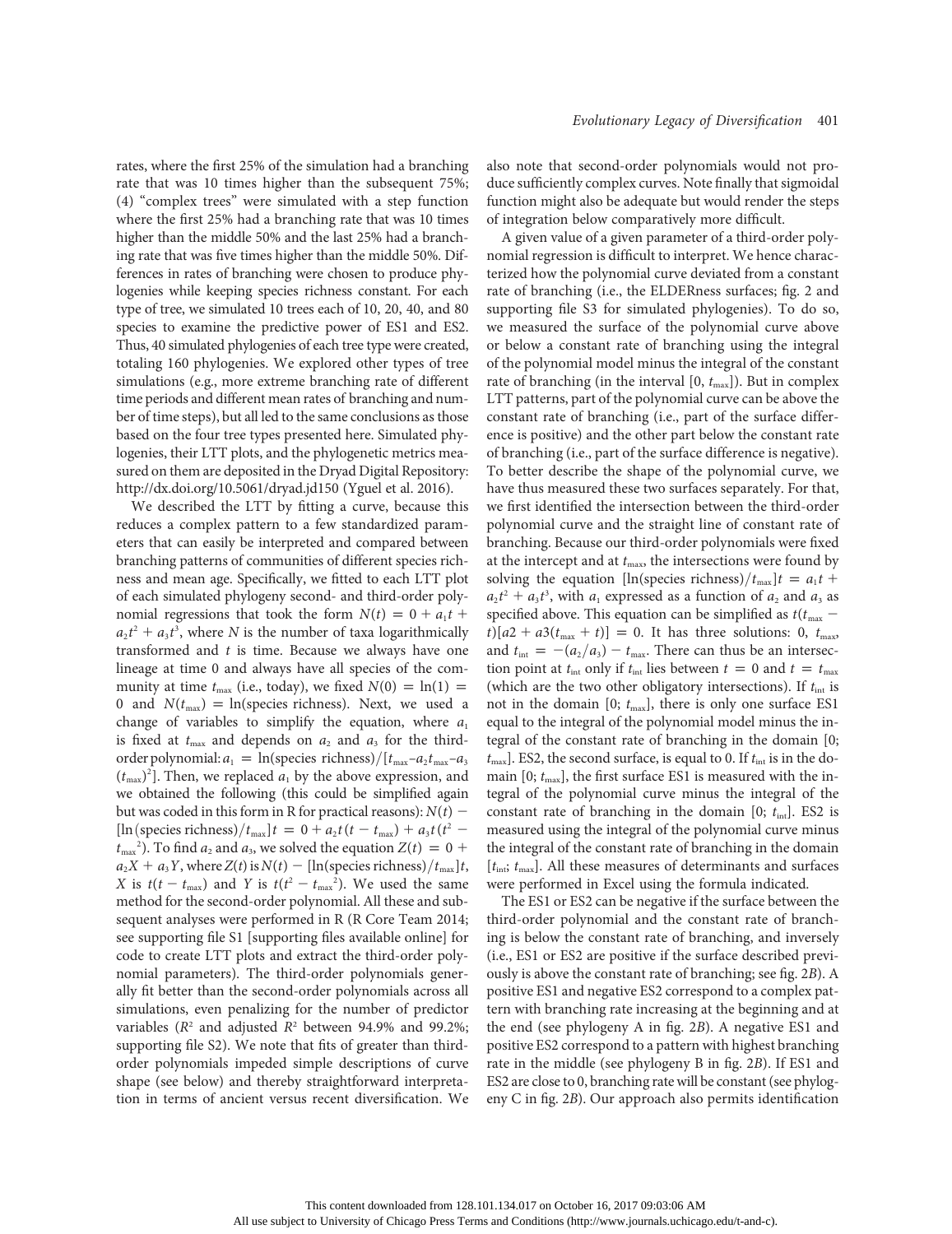![](_page_4_Figure_0.jpeg)

This content downloaded from 128.101.134.017 on October 16, 2017 09:03:06 AM All use subject to University of Chicago Press Terms and Conditions (http://www.journals.uchicago.edu/t-and-c).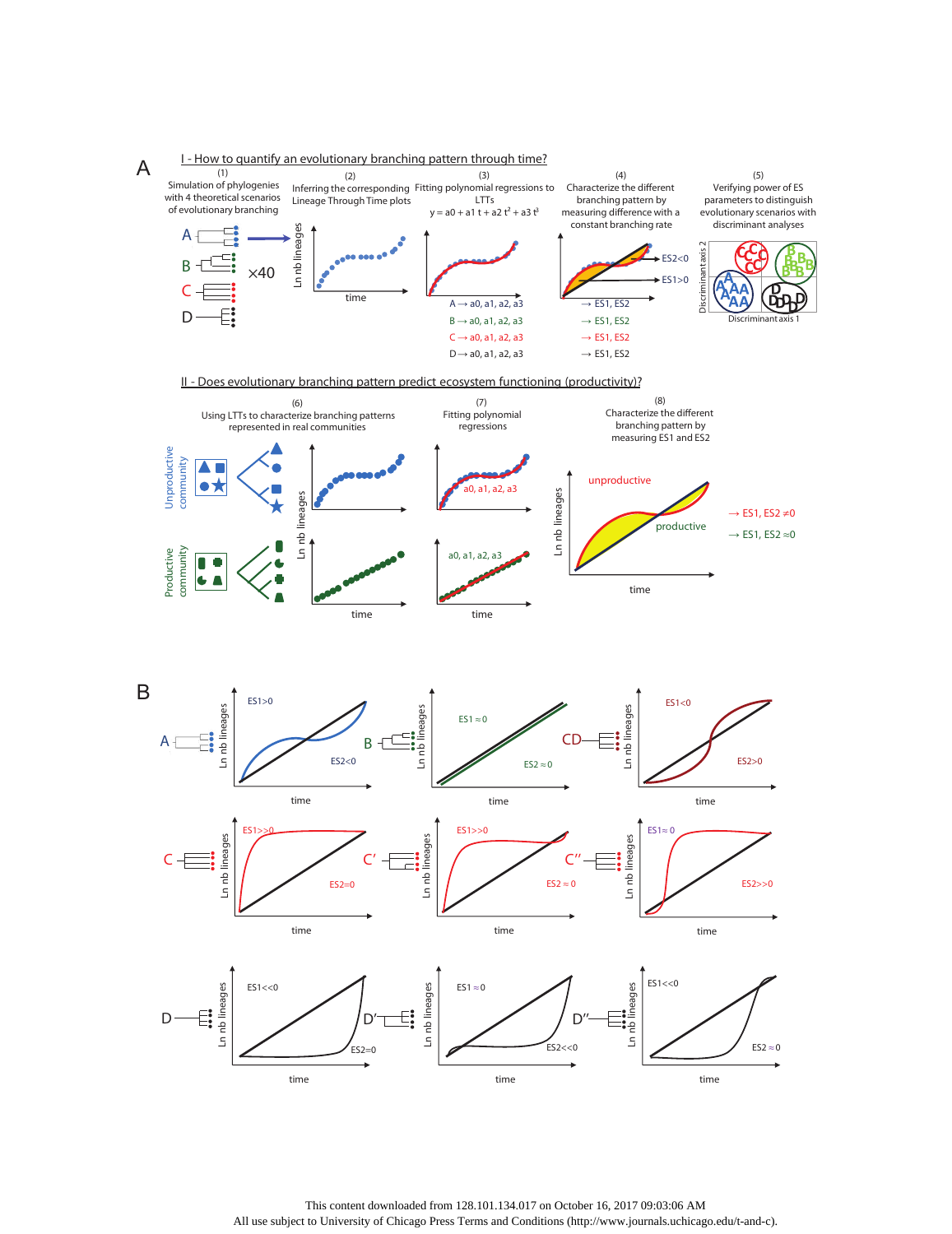of a range of ancient diversifications: strongly ancient, ancient and very recent, and moderately ancient (D, D', and  $D''$ , respectively, in fig. 2B). Finally, our approach permits identifying a range of recent diversifications: strongly recent, recent and very ancient, and moderately recent (E, E', and  $E''$ , respectively, in fig. 2B).

We note that, in our study, ES1 varied between very positive and 0. Inversely, ES2 varied between 0 and very negative. In both cases, there hence was no need to take absolute values (except for the ES1 measured on the "Cadotte phylogeny"; see supporting file S4.2). We note also that a small absolute ES1 and a large absolute ES2 correspond to an "ancient" inflexion point of the curve (i.e., the point where the curve intersects the line of constant branching). We therefore explored whether adding the intersection point improved the discriminative and predictive power of the model. We found no such improvement (classification rates and  $R^2$  remained exactly the same). Finally, a model containing only the inflexion point as independent variable yielded an  $R^2$  of only <0.05. We hence do not present results involving intersection points.

#### Can ELDERness Surfaces Differentiate among Branching Scenarios Better than Established Metrics Do?

Using ES1 and ES2, calculated from the parameters of the third-order polynomials previously fit to each simulated phylogeny, we asked whether ES1 and ES2 could discriminate between the different phylogeny types simulated with the four different branching patterns. We first conducted a factorial discriminant analysis (FDA) using ELDERness surfaces to predict the four phylogeny types, which included the four levels of species richness and the four phylogeny types (i.e., 160 phylogenies total) using the R packages MASS (v7.3-40) and ade4 (v1.7-2). We then calculated a confusion matrix (cross-validation test) that shows how efficiently FDA can correctly classify simulated phylogenies into their simulated branching pattern type (counting correct vs. incorrect classifications). We compared the rate of good classification with those obtained on the basis of FDAs using either of the commonly used phylogenetic metrics: Faith's PD, mean pairwise distance (MPD), and mean nearest taxon distance (MNTD; see Webb 2002). These metrics were measured using the R package picante (v1.6-2; Kembel et al. 2010). Admittedly, PD, MPD, and MNTD were not intended to measure branching patterns. We hence additionally used Pybus and Harvey's gamma (2000) and Colless's index of phylogenetic tree imbalance (Heard 1992; see also Heard and Cox 2007). Strictly, Colless's index does not measure changes in diversification through time, but the method is nevertheless established in the literature as an approach to describe patterns of diversification (e.g., Heard and Cox 2007). Positive gamma suggests that the branching rate increases through time (i.e., diversification is rather recent); negative gamma suggests that it decreases (i.e., diversification is rather ancient). Colless's index is 0 for a perfectly balanced phylogeny in which all lineages diversify at the same rate, and it is 1 for a maximally imbalanced phylogeny. Gamma and Colless's indices were measured using the R package ape (v3.0-11) and apTreeshape (v1.4-5), respectively. Colless's index was standardized by  $2/[(n - 1)(n - 2)]$  as in Heard (1992) with  $n$  as the number of terminal taxa. We recall that we created the same branching patterns for each level of species richness, and hence standardization of parameters for species richness was not needed. Finally, we used ANOVA to test the effect of phylogeny shape on ES1 and ES2. A Tukey test was also used to see which phylogeny types had significantly different ES1 and ES2. P values of these ANOVAs, as well as the mean values of ES1 and ES2, are presented in supporting file S5. We also graphically illustrated the discrimination of the different phylogeny types by ES1 and ES2 (fig. 3) and assessed the covariation between each of the common phylogenetic metrics and the two ELDERness surfaces using correlation tests.

#### Relationships between ELDERness Surfaces and Productivity of Grassland Communities

Our ultimate aim was to test whether our new descriptors of phylogenetic branching patterns might be able to predict biodiversity-ecosystem functioning relationships. We used a data set of an exceptional long-term experiment on grassland communities and productivity from the Cedar Creek long-term ecological research site (from Tilman and Downing 1994; Cadotte et al. 2009) that uses a given source pool of species to artificially assemble communities. Being designed to test the combined effects of evolutionary production and local coexistence of large or small numbers of species, such experiments also permit testing whether and how ES1 and ES2 of plant communities correlate with their productivity. The data set includes information on annual aboveground productivity from 1996 to 2007 for 151 grassland plots that were maintained with

Figure 2: A, Schema of the Evolutionary Legacy of DivERsity (ELDERness) approach applied in this study. B, Illustrating diversifications through time (phylogenies) by lineage-through-time plots (LTTs; curves) and LTTs through ELDERness surfaces ES1 and ES2. Pattern A represents ancient and recent diversification, pattern B represents continuous diversification, pattern C represents ancient diversification, and pattern D represents recent diversification. Patterns  $C$ ,  $C'$ ,  $D'$ , and  $D''$  represent different kinds of recent or ancient diversification, and pattern CD represents intermediate diversification. Ln nb corresponds to the Napierian logarithm of the number of lineages.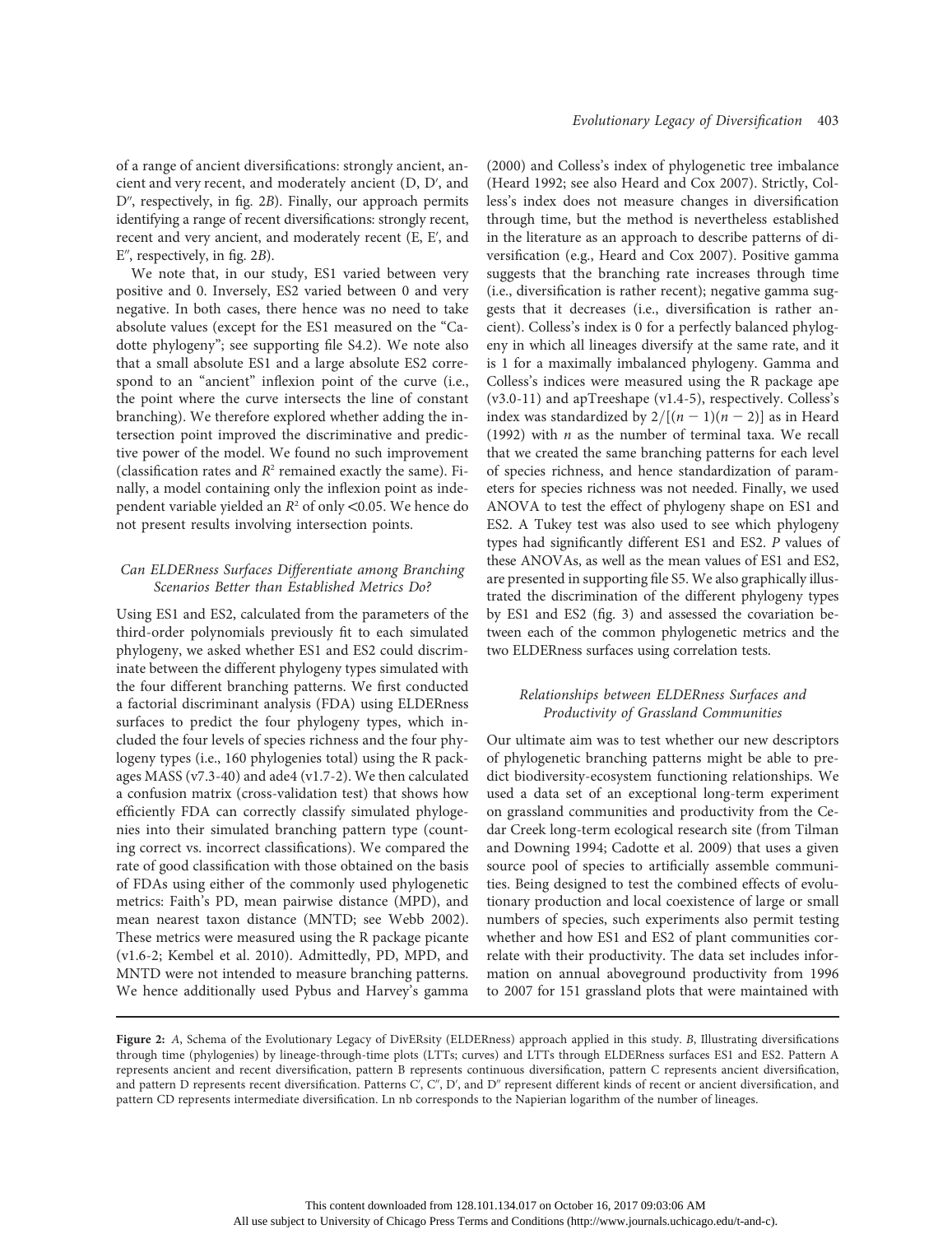![](_page_6_Figure_0.jpeg)

Figure 3: Factorial discriminant analysis (FDA) plots showing how Evolutionary Legacy of DivERsity surfaces ES1 and ES2 differentiate the simulated community phylogenies according to the four branching models: constant, recent, ancient, and complex. The canonical weights of ES1 and ES2 (A) and the coordinates of the community phylogenies grouped by simulation models (B) are displayed on the first (horizontal) and second (vertical) axes of FDA. In each panel, a grid indicates the scale; d is the length of a square side.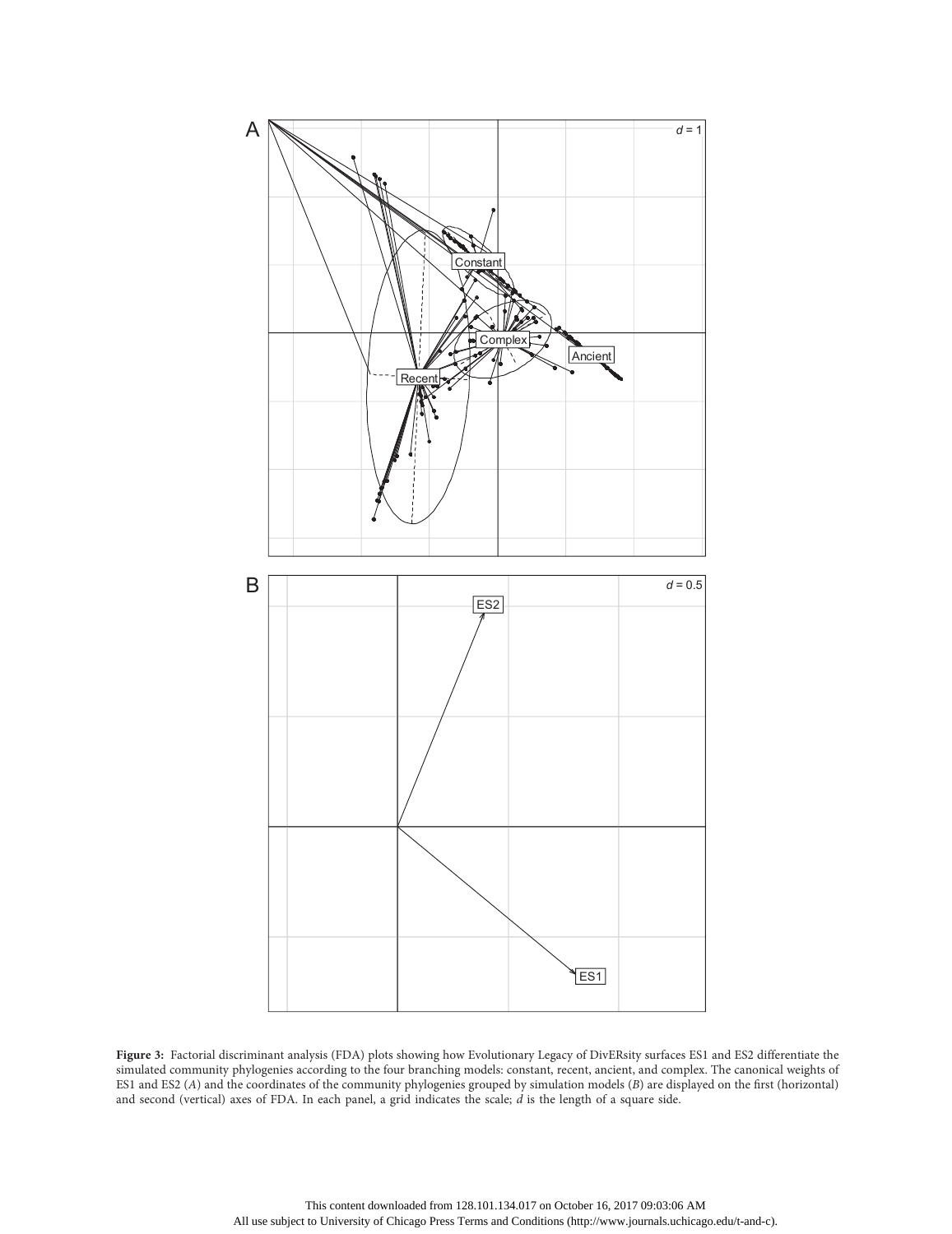varying community compositions and levels of species richness from 1 to 16 species over that time period. To allow for comparisons with Cadotte et al. (2009) for the same system, we analyzed the data using the phylogeny successfully applied by Cadotte et al. (2009), hereafter referred to as "Cadotte phylogeny." This Cadotte phylogeny was obtained using maximum likelihood analysis of DNA sequences from four genes: matK, rbcl, ITS1, and 5.8s. We transformed it into an ultrametric phylogeny as done in Cadotte et al. (2009) using the R package ape (v3.2). This function estimates the node ages of a tree using a semiparametric method based on penalized likelihood (Sanderson 2002). The branch lengths of this phylogeny from Cadotte et al. (2009) are derived from mean numbers of substitutions (i.e., per site) between 0 (root) and 1 (present) and used as a proxy of time. We also used a more recent phylogeny from Zanne et al. (2014) that is truly dated, referred to as "Zanne phylogeny." This Zanne phylogeny is clearly more informative and advanced than the Cadotte one, and so we leave the analyses based on the Cadotte phylogeny to the supporting files.

We calculated ELDERness surfaces for all communities with eight and 16 species, thus resulting in 65 plots; calculating third-order polynomials is nonsensical for the communities with fewer species (here, four species) and may result in bad fit (see supporting file S4.1). With the Cadotte phylogeny, six residual outliers were found in the species communities (see supporting file S4.2 and S4.3). With the Zanne phylogeny, there was no outlier observed. In all cases, we used the age of the root of the phylogeny, including all the eight or 16 species of the "experimental" pool of each of the plots.

We used ELDERness surfaces, species richness (S), Faith's PD, MPD, and MNTD, as well as all measures of functional diversity used in Cadotte et al. (2009), to predict average annual aboveground productivity from 1996 through 2007. We did not try to predict alternative measures that relate the observed productivities to those expected from monocultures, such as net diversity effect size or transgressive overyielding. These alternative measures were not applicable, because monocultures for five of 16 species were missing. The functional explanatory variables used in Cadotte et al. (2009) were the number of functional groups, functional diversity (Petchey and Gaston 2002), functional attribute diversity (Walker et al. 1999), functional diversity from nonmetric multidimensional scaling, presence of  $C_3$  grasses, presence of  $C_4$  grasses, presence of forbs, presence of nitrogen fixers, and the variation coefficients of six individual traits: leaf area, leaf perimeter area ratio, leaf lobiness, specific leaf area, seed weight, and height. We also explained productivity by MPD and MNTD and their standardized version net relatedness index and nearest taxon index using the "taxa shuffle" null model of the package's R picante (Webb 2002) and by Pybus and Harvey's gamma (2000) and the Colless's index (Heard 1992).

We first analyzed the relationship between the independent variables and productivity using the 65 plots, which varied in species richness. We then tested the effect of ES1 and ES2, including as covariables species richness and the best other functional predictor (i.e., presence of nitrogen fixer) to separate the information carried by ES1 and ES2 from the species richness and the best functional predictor. We used the Akaike information criteria corrected for small sample sizes (AICc) and the coefficient of determination  $(R<sup>2</sup>)$  to compare linear models including single and multiple independent variables, ES1 and ES2 (individually or in combination), or either of the above phylogenetic or functional community characteristics. The ES1 and ES2 were often considered combined, because they do not represent two distinct variables measured independently but parameters of a single function. Together, ES1 and ES2 describe the bivariate relationship between time and branching in the same phylogeny of the same species within the same community. We always found the residuals of our simple and multiple regression analyses to approach normality and homoscedasticity and hence used a Gaussian error distribution. All phylogenetic metrics measured on the basis of simulated phylogenies and on the basis of data from Cadotte et al. 2009 are deposited in the Dryad Digital Repository: http://dx.doi.org/10.5061/dryad.jd150 (Yguel et al. 2016).

#### Results

#### ELDERness Surfaces Correctly Identify Different Branching Types; Established Metrics Do Not

The FDA results suggest a good differentiation of the four different simulated phylogeny types into distinct clusters along the first two axes, which explained 87.63% and 12.37% of the variance, respectively (fig. 3). The graphical representations of the FDA show that ES1 separated well the phylogenies with ancient branching patterns (at the right hand side of the axis, higher values of ES1) from the phylogenies with constant branching patterns (at the left hand side of the axis, lower values of ES1), whereas the complex and recent branching patterns occupy intermediate positions (fig. 3). ELDERness surface ES2 separated well the phylogenies with recent branching patterns (lower values of ES2) from all other phylogenies (fig. 3). Overall, phylogenies with ancient branching patterns were characterized by high values for ES1, phylogenies with recent branching patterns by low values for ES2 and intermediate for ES1, phylogenies with constant branching patterns by lower values for ES1, and phylogenies with com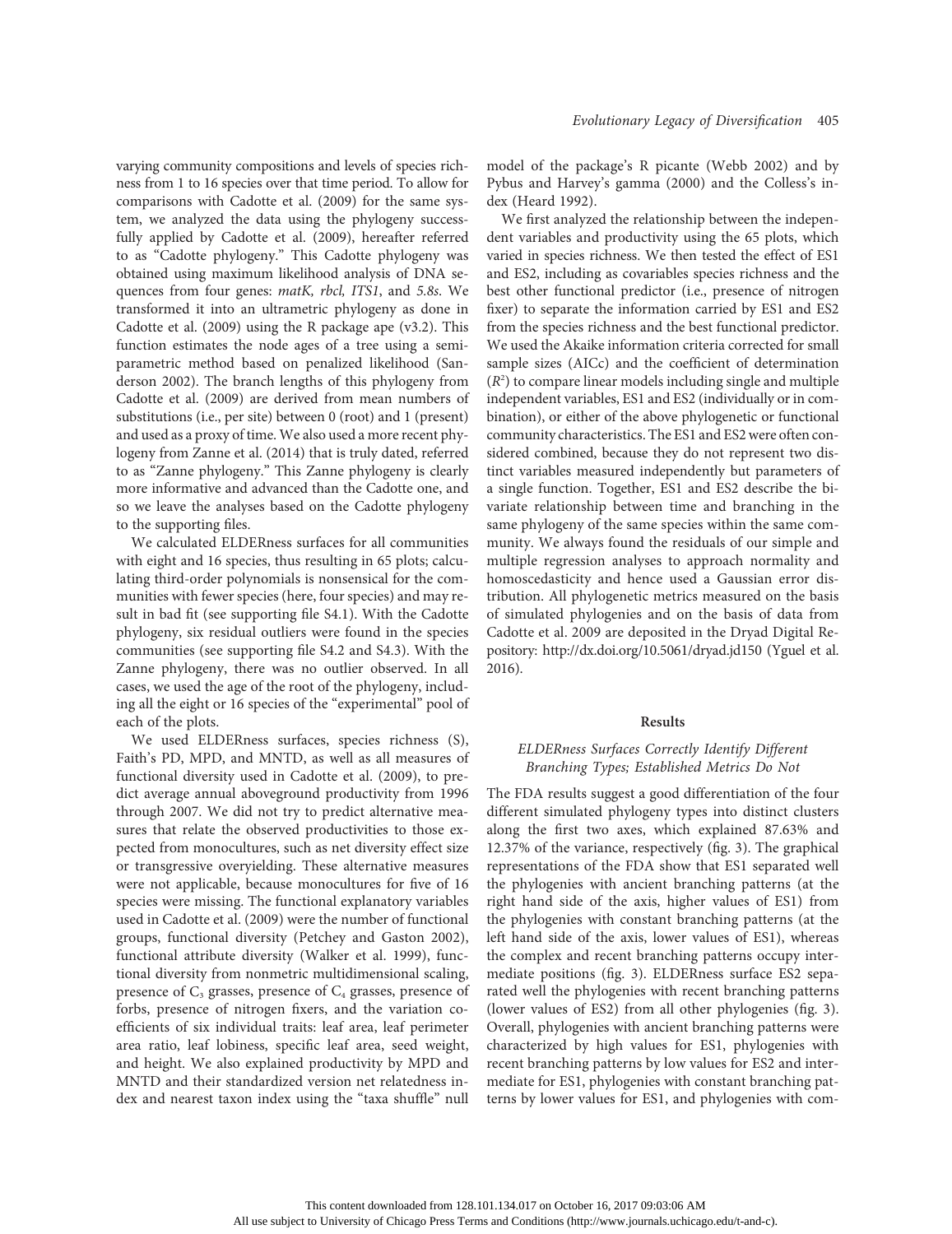plex branching patterns by intermediate values for ES1 and ES2. Note that complex branching patterns occupy an intermediate position, possibly because they share positive ES1 with ancient branching patterns and negative ES2 with recent branching patterns.

Likewise, the cross-validation test of the FDA showed that we could correctly classify the branching types on the basis of ES1 and ES2 in 83.75% of cases (table 1 and supporting file S6). ELDERness surface values differed significantly between phylogeny types (supporting file S5). In contrast, other parameters describing phylogenetic structure (i.e., Faith's PD, MPD, MNTD, Colless's index, or Pybus and Harvey's gamma) correctly classified phylogeny types in only 25%–68.7% of the cases, depending upon the metric (table 1 and supporting file S6). MPD and MNTD outperformed ES1 and ES2 under only one set of conditions (complex branching; table 1 and supporting file S6). Pybus and Harvey's gamma outperformed ES1 and ES2 under constant branching and performed equally well for ancient diversifications. Colless's index always performed worse than ES1 and ES2. MPD and MNTD together have less discriminative power than ES1 and ES2 (i.e., 78.12% vs. 83.75%, respectively; see tables 1 and S6.8 (tables S2, S5–S8 available online). Overall, ELDERness surfaces outperformed other methods in most conditions. Not surprisingly, species richness, when used alone, consistently failed to predict the different phylogeny types (table 1 and supporting file S6).

#### Correlation of ELDERness Surfaces with Established Metrics

The two ELDERness surfaces, ES1 and ES2, of simulated phylogenies were poorly correlated with species richness (supporting file S7a). The ES1 was strongly correlated with MPD, Faith's PD, MNTD, and gamma ( $r = 0.82$ , 0.55, 0.68, and  $-0.45$ ; respectively), whereas ES2 was strongly correlated with only MNTD and gamma ( $r = 0.60$  and

-0.77; respectively). Overall, ES1 and ES2 correlated positively with Faith's PD, MPD, and MNTD but negatively with gamma (supporting file S7a). We note that ES1 and ES2 were poorly correlated only with each other or with Colless's index (supporting file S7a).

Analyzing the data from the Cedar Creek experiments confirms some of these correlations (i.e., ES1 or ES2 vs. gamma, PD, MPD, or MNTD) and identified new ones (i.e., ES1 vs. species richness or Colless's index; supporting files S7b and S7c).

#### ELDERness Surfaces Predict Grassland Productivity Better than Established Metrics

We compared models predicting productivity of Cedar Creek plots using ES1 and ES2 with different combinations of measures of phylogenetic diversity, species richness, and different types of species functional trait diversity (supporting file S8). Using the Zanne phylogeny (see "Methods"), the two best models included ES1 and the combination of ES1 and ES2 and explained more variation in productivity (14%–16%), compared with the best model with a phylogenetic diversity metric (11%; although AICc did not differ substantially from a model with MNTD:  $AICc = 758.37$  with ES1 or 757.29 with ES1 and ES2 vs. 759.61 with MNTD; see table 2). Gamma and Colless's index explained only 4% of the variance (table 2). A combination of two commonly used parameters, MPD and MNTD, explains less variance than the combination of our ES1 and ES2 (13% vs. 16%; see supporting file S8 for details). The relationship between ES1 and mean productivity was significantly negative (fig. 4; table 2; see supporting file S8 for details), indicating that the closer the branching rate was to constant, the higher was the productivity. The effect of ES2 alone was not significant, probably because ES2 values were always close to 0 (mean  $=-0.85$ ; SD = 1.21), and hence we do not show the effect of ES2 in figure 4. In-

Table 1: Cross-validated classification of simulated community phylogenies into types of branching patterns

|                          |        | Type of branching pattern |         |          |                 |  |  |
|--------------------------|--------|---------------------------|---------|----------|-----------------|--|--|
| Discriminant variable(s) | Recent | Complex                   | Ancient | Constant | Correct $(\% )$ |  |  |
| ES1 and ES2              | 28/40  | 32/40                     | 40/40   | 34/40    | 83.8            |  |  |
| Faith's PD               | 9/40   | 20/40                     | 29/40   | 4/40     | 38.8            |  |  |
| <b>MPD</b>               | 21/40  | 39/40                     | 28/40   | 19/40    | 66.9            |  |  |
| <b>MNTD</b>              | 10/40  | 37/40                     | 31/40   | 18/40    | 60.0            |  |  |
| Gamma                    | 20/40  | 10/40                     | 40/40   | 40/40    | 68.8            |  |  |
| Colless's index          | 16/40  | 23/40                     | 0/40    | 1/40     | 25.0            |  |  |
| $MPD + MNTD$             | 31/40  | 32/40                     | 40/40   | 22/40    | 78.1            |  |  |
| Species richness         | 0/40   | 0/40                      | 0/40    | 0/40     | 0.0             |  |  |

Note: The classifications are based on Evolutionary Legacy of DivERsity (ELDERness) surfaces ES1 and ES2 developed in this study, Faith's phylogenetic diversity (PD), mean phylogenetic distance (MPD), mean nearest taxon distance (MNTD), gamma, Colless's index, and species richness. Note that ES1 and ES2 outperform the other metrics. The table gives the balance of classifications. See supporting file S6 for detailed confusion matrices.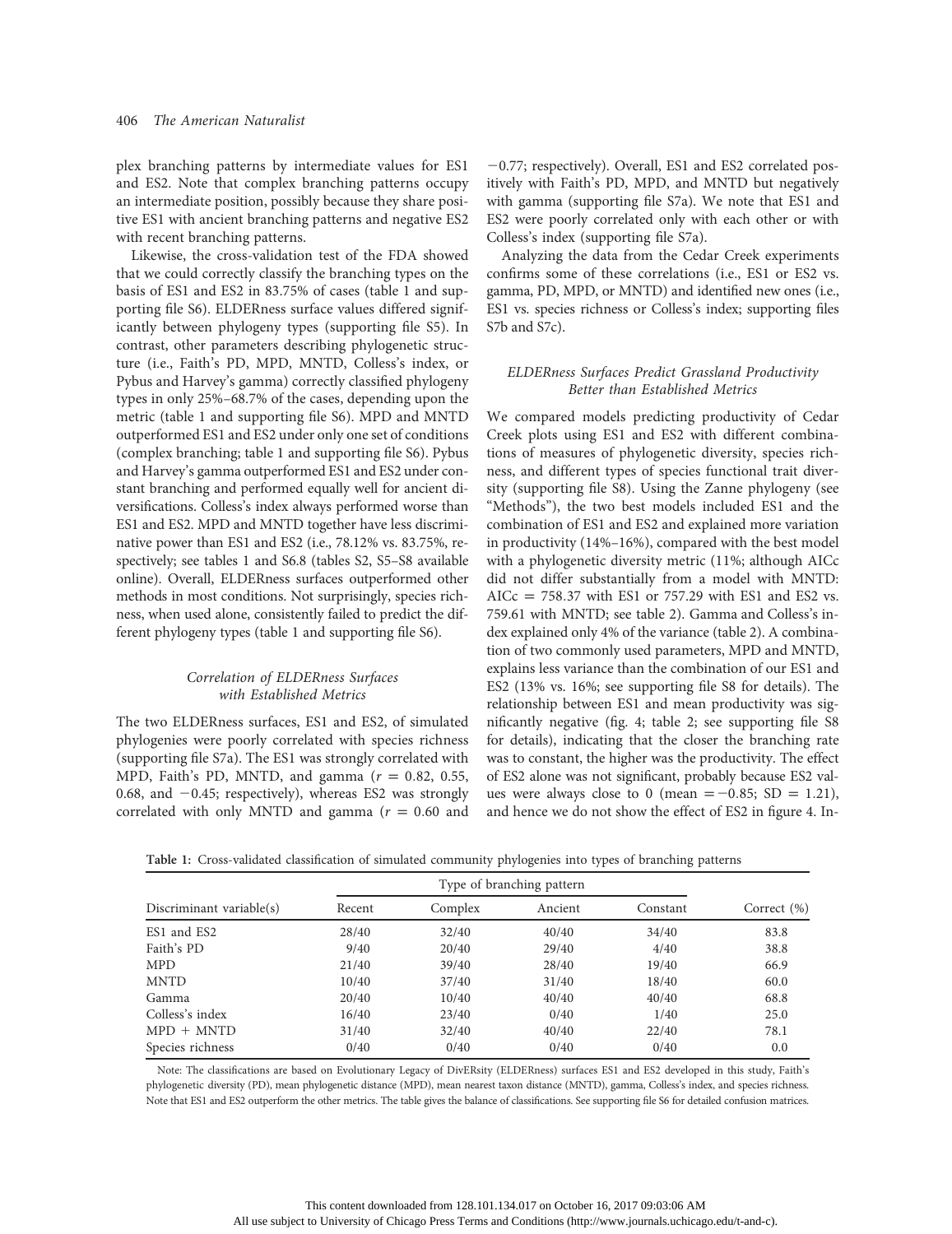| Variables        | df | P           | RC Std      | AICc   | $R^2$ | $\cup_{p}$ |
|------------------|----|-------------|-------------|--------|-------|------------|
| ES1              | 63 | $10^{-3}$   | $-.38$      | 757.29 | .14   | 420963.40  |
| $ES1 + ES2$      | 62 | $4.10^{-3}$ | $-.39/0.12$ | 758.37 | .16   | 426281.70  |
| <b>MNTD</b>      | 63 | .01         | $-.33$      | 759.61 | .11   | 436291.00  |
| $MPD + MNTD$     | 62 | .02         | $.11/-.36$  | 760.90 | .13   | 443140.00  |
| Species richness | 63 | .04         | .25         | 762.81 | .07   | 458283.70  |
| <b>Nfix</b>      | 63 | .04         | .26         | 762.83 | .07   | 458394.20  |
| FAD              | 63 | .06         | .23         | 763.53 | .06   | 463407.80  |
| $C_4$            | 63 | .08         | .22         | 764.08 | .05   | 467301.90  |
| <b>SLA</b>       | 63 | .08         | $-.22$      | 764.25 | .05   | 468524.90  |
| <b>NMDS</b>      | 63 | .09         | .21         | 764.42 | .04   | 469777.20  |

Table 2: A comparison of the 10 best simple and multiple regression models predicting productivity of the grassland communities at Cedar Creek

Note: The table gives the variables included in the model, residual degree of freedom (df), the P value, standardized regression coefficient (RC Std), corrected Akaike information criteria (AICc),  $R^2$ , and Mallow's  $C_p$  ( $C_p$ ). Models are ordered by increasing AICc. ES1 and ES2 are the parameters describing Evolutionary Legacy of DivERsity surfaces. Only the 10 best-performing models are presented (see supporting file S8 for all models and for analyses based on the Cadotte phylogeny). Communities are composed of eight and 16 species.  $C_4$  = presence of  $C_4$ grasses; FAD = functional attribute diversity; Nfix = presence of nitrogen fixer; NMDS = nonmetric multidimensional scaling; SLA = specific leaf area.

terestingly, the effect of ES1 remained significant even after including the most important trait- and species-based predictors of productivity (i.e., presence of nitrogen fixer and species richness; table S8.3). In fact, both of these predictors explain less variation of productivity than did ES1 or than the combination of ES1 and ES2. Using the Cadotte phylogeny, the results were slightly different, but the conclusion remained the same (tables S8.2, S8.3).

#### Discussion

Our results from simulated phylogenies and experimental communities show that the ELDERness approach charac-

terizes branching patterns in phylogenies better than established measures. Our approach produces ELDERness surfaces, ES1 and ES2, that could distinguish not only simulated phylogenies comprising ancient lineages or recent lineages but also more complicated scenarios with species stemming from both ancient and recent diversifications (fig. 3; table 1). Most importantly, we found that ELDERness surfaces explained the variation in productivity within a grassland better than current phylogenetic diversity metrics (table 2) and did so independently of and better than species richness and a recognized driver of productivity, the presence of nitrogen fixers (supporting files S7 and S8.3). We showed that the most productive communities had smaller

![](_page_9_Figure_8.jpeg)

Figure 4: Relationship between Evolutionary Legacy of DivERsity (ELDERness) surface ES1 and the productivity of the eight and 16 species mixtures in the grassland experiment of Cedar Creek for the Zanne phylogeny ( $P = 1 \times 10^{-3}$ ;  $t = -3.24$ ; df = 63;  $R^2 = 0.14$ ). ES2 is not represented here, being always close to 0 and having a nonsignificant effect on productivity.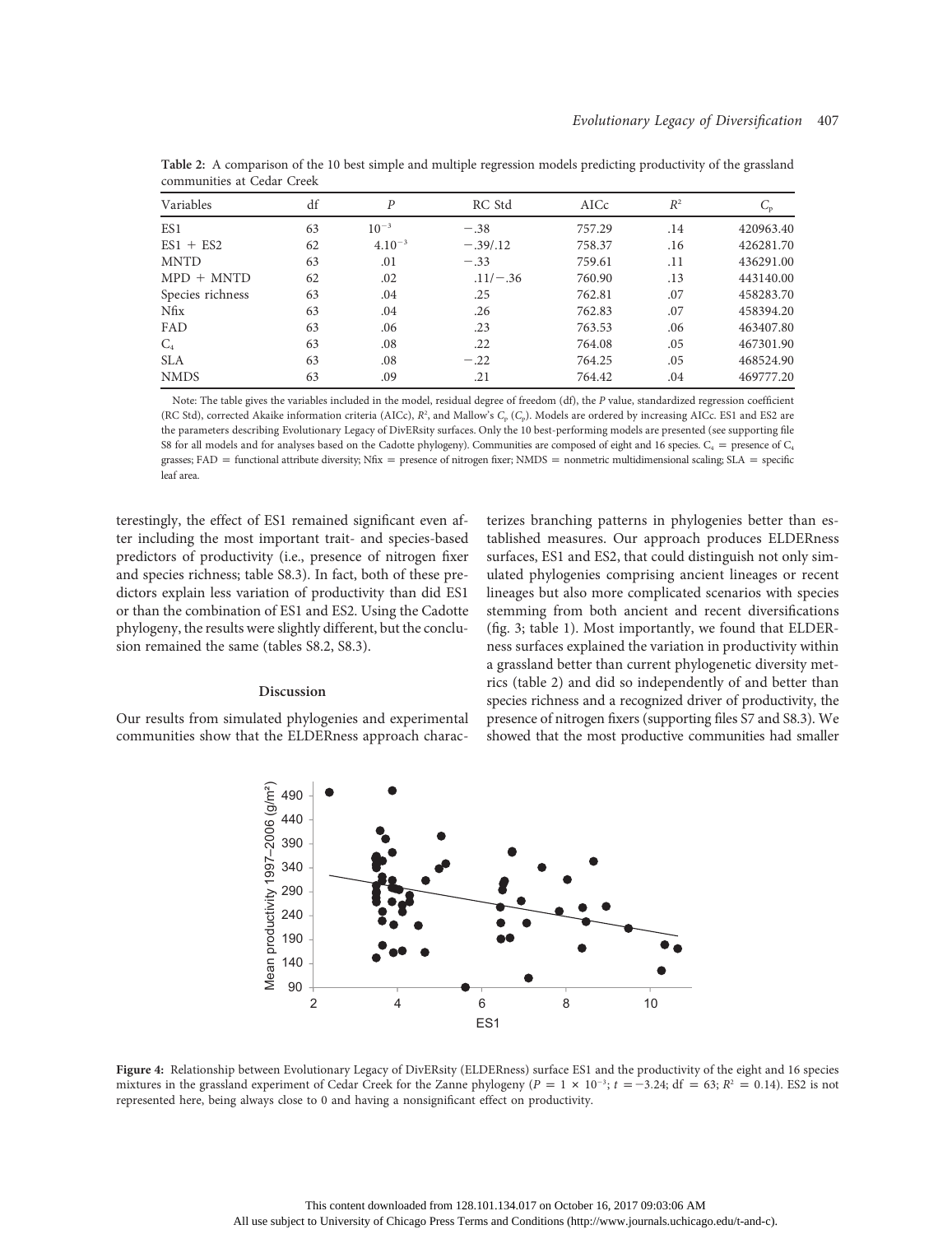ELDERness surfaces, which represent more constant branching rate along the phylogeny, than those of less productive communities.

#### Benefits of ELDERness Surfaces for Characterizing Branching Patterns

Our results indicate that the ELDERness approach may be more powerful than established measures of phylogenetic diversity for describing how branching patterns affect properties of experimental communities. Therefore, a key future direction will be to study whether ELDERness surfaces are stronger correlates of community or ecosystem processes than phylogenetic diversity in other systems as well, notably in naturally assembled communities. ELDERness surfaces also have a useful property of being poorly correlated with species richness (supporting files S7 and S8.3), in contrast to Faith's PD, and hence they do not need to be standardized for species richness (Safi et al. 2011). This means that the correlations between ELDERness surfaces and community properties are likely not due to covariation with species richness and the related sampling of particular species into species-rich communities, contrary to relationships observed for PD (Venail et al. 2015; but see Cadotte 2015). Interestingly, other measures of community-level phylogenetic patterns (e.g., MPD) that are also independent of species richness were not correlated with grassland productivity as strongly as the ELDERness surfaces (table 2 and supporting file S8).

However, while the ELDERness approach in our study often describes the branching patterns in a community better than phylogenetic diversity measures, it also has a clear limitation: LTT parameters cannot be estimated for very species-poor communities. If we have to give a number, we may propose a limit of six to eight species. In our data setwith the four-species communities, the fit is less good (supporting file S4.1) and may give unusable ELDERness surfaces. Nonetheless, other phylogenetic diversity measures have also been demonstrated to show problematic behavior in species-poor communities (e.g., Fritz and Rahbek 2012). In addition, results were, to a minor degree, different with a coarsely and more finely dated phylogeny. However, other metrics, such as MPD or MNTD, were even more sensitive to the quality of the phylogeny than ELDERness surface in our case study. In fact, the effects of ES1 or the combination of ES1 and ES2 remained significant whatever the phylogeny, always explaining the highest proportion of variation in productivity (see supporting file S8). Second, we suggest that, with the rapid accumulation of molecular sequence data, detailed and well-dated phylogenies will become increasingly available in the near future, likely resulting in more robust patterns in community phylogenetics.

#### How Might Different Branching Patterns Explain Variation in Productivity?

In the majority of our analyses, we found that ES1 and ES2 predict productivity better than established metrics of phylogenetic diversity or diversification. We again stress that we do not attempt to explain ecosystem productivity on the basis of only such purely statistical relationships per se, an exercise that ultimately requires knowledge of traits and their precise effects. Instead, the observed relationships permit us to identify links between functioning of ecosystems and the diversification and local assembly of lineages that are consistent or inconsistent with particular mechanisms. Specifically, the observed pattern is not consistent with several of the hypotheses stated in the introduction, namely, increased productivity due to communities composed of species originated from only (i) ancient diversification (e.g., very positive ES1; see fig. 2B) and hence of complementary functional traits or absence of shared enemies, for instance; or (ii) recent diversification (i.e., very negative ES1; see fig. 2B) and hence of niche filling. Rather, the observed pattern is consistent with the hypothesis of increased productivity due to a combination of occupation of distinct niches by older lineages with niche filling by more recent lineages (Ricklefs 2007; McPeek 2008): the most productive communities showed a very steady accumulation of lineages (i.e., ES1 and ES2 were close to 0), rather than a curve with sudden increases and plateaus. We want to stress, however, that this interpretation remains speculative and based on the assumption of niche conservatism and hence the maintenance of traits related to niche occupation (Wiens et al. 2010). To support this interpretation, we would need to reconstruct niches within lineages and, more importantly, to understand the role of evolutionary niche divergence and niche filling for the functioning of present ecosystems (Nuismer and Harmon 2014; Chalmandrier et al. 2015).

We admit that any effect of community structure may be due to the effect of particular species represented in a community rather than due to the structure per se. For this study system, however, such sampling effects appear to be unimportant: analyses based on productivity overyielding in Cadotte et al. 2008 are consistent with those based on productivity per se. More importantly, particular species contributing most to productivity will do so due to particular traits, and we have accounted for such traits or trait structures, including nitrogen fixation. ELDERness surfaces performed independently of and even better than these traits in terms of explained variance. This result suggests that the sampling of particular species is unlikely to explain the observed effect of ELDERness surfaces on productivity.

Overall, the ELDERness approach may allow us to link patterns of macroevolutionary branching and local species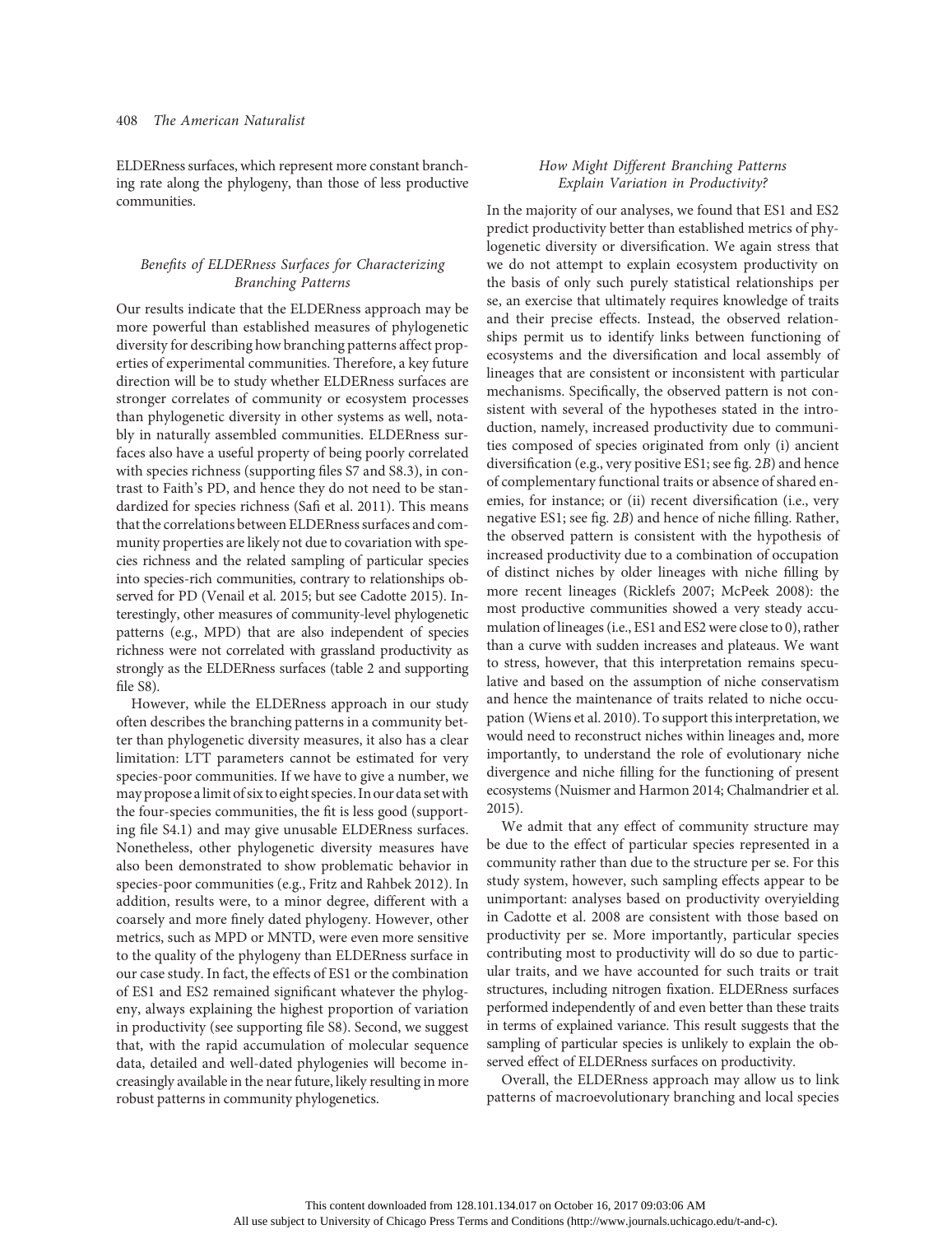coexistence to statistically explain ecosystem functioning. First, across entire lineages, recent or ancient branching may correspond to different mechanisms of diversification, such as niche filling (Ricklefs 2007), ecological versus geographic speciation (McPeek 2008), or mass extinctions (Crisp and Cook 2009). Second, branching patterns of lineages may affect the branching patterns maintained in local communities (see also Anacker and Harrison 2012, but more research is needed); and we showed that the latter affect ecosystem productivity. Third, by influencing productivity, local branching patterns influence natural selection, potentially affecting the evolutionary branching of lineages. Such feedbacks between branching patterns and ecosystem functioning would be an essential new insight, and the ELDERness approach might, in the future, help to identify such feedbacks.

#### Conclusions

The ELDERness approach describes species relatedness patterns within a community in a way that former metrics of phylogenetic diversity do not. We provide for this purpose a ready- and easy-to-use method and script to implement this new approach. ELDERness's in-depth description of the branching patterns represented by a community is important, because it allowed us to identify how the evolutionary history represented in a community affects its productivity. For our study system, ELDERness predicted productivity even independent of species richness or the presence of nitrogen fixers, whereas common phylogenetic diversity measures did not. We stress that particular traits, like nitrogen fixation, remain obviously important to predict productivity, and our aim here was not to replace the use of traits for understanding ecosystem functioning. We also stress that this study is only a first application of the ELDERness approach to one biodiversity experiment. The Cedar Creek experiment seems to be representative of many experiments in showing a distinct effect of species richness on productivity and no independent effect of phylogenetic diversity (Venail et al. 2015; but see Cadotte 2015). Nevertheless, different experiments may give different results. The Cedar Creek experiment is the oldest running experiment, and we do not know whether, in newer experiments that represent more transitive stages, branching patterns already influence productivity. On the other hand, the Cedar Creek experiment and other existing biodiversity/ ecosystem-functioning experiments consider systems under disturbance: mowed grasslands or recently planted forest. We do not know whether, in less disturbed systems, branching patterns still influence productivity. Future applications of the ELDERness approach should hence focus on both newer experiments and more natural undisturbed systems, and they should account also for ecosystem functions other than aboveground productivity of plants.

#### Acknowledgments

This work was a product of the working group sCoMuCra (Communities, Museums, and Cradles of Biological Diversity), including a postdoctoral fund to B.Y., both funded by the Synthesis Centre of the German Centre for Integrative Biodiversity Research Halle-Jena-Leipzig (DFG FZT 118). B.Y. also benefited from a postdoctoral fund from the French national research agency LabEx (ANR-10-LABX-0003-BCDiv), in the context of the "Investissements d'avenir" ANR-11-IDEX-0004-02. We acknowledge valuable comments from M. Cadotte (who also kindly provided data), M. Leibold, P. Venail, J. Wiens, and an anonymous referee. Author participation: All authors worked on the concept and the first design of the analyses. H.J., B.Y., and S.P. designed the analyses, and B.Y. performed all data analyses. D.M. simulated phylogenies. I.S.P., B.Y., and A.P. wrote the first draft of the manuscript, and all authors substantially improved the manuscript.

#### Literature Cited

- Anacker, B. L., and S. P. Harrison. 2012. Historical and ecological controls on phylogenetic diversity in Californian plant communities. [American Naturalist](http://www.journals.uchicago.edu/action/showLinks?system=10.1086%2F666650) 180:257–269.
- Cadotte, M. W. 2015. Phylogenetic diversity and productivity: gauging interpretations from experiments that do not manipulate phylogenetic diversity. [Functional Ecology](http://www.journals.uchicago.edu/action/showLinks?crossref=10.1111%2F1365-2435.12540) 29:1607–1610.
- Cadotte, M. W., B. J. Cardinale, and T. H. Oakley. 2008. Evolutionary history and the effect of biodiversity on plant productivity. [Proceedings of the National Academy of Sciences of the USA](http://www.journals.uchicago.edu/action/showLinks?pmid=18971334&crossref=10.1073%2Fpnas.0805962105) 105: 17012–17017.
- Cadotte, M. W., J. Cavender-Bares, D. Tilman, and T. H. Oakley. 2009. Using phylogenetic, functional and trait diversity to understand patterns of plant community productivity. [PLoS ONE](http://www.journals.uchicago.edu/action/showLinks?crossref=10.1371%2Fjournal.pone.0005695) 4:9.
- Chalmandrier, L., T. Munkemuller, V. Devictor, S. Lavergne, and W. Thuiller. 2015. Decomposing changes in phylogenetic and functional diversity over space and time. [Methods in Ecology and Evo](http://www.journals.uchicago.edu/action/showLinks?pmid=25685310&crossref=10.1111%2F2041-210X.12297)[lution](http://www.journals.uchicago.edu/action/showLinks?pmid=25685310&crossref=10.1111%2F2041-210X.12297) 6:109–118.
- Crisp, M. D., and L. G. Cook. 2009. Explosive radiation or cryptic mass extinction? interpreting signatures in molecular phylogenies. [Evolution](http://www.journals.uchicago.edu/action/showLinks?pmid=19486148&crossref=10.1111%2Fj.1558-5646.2009.00728.x) 63:2257–2265.
- Fritz, S. A., and C. Rahbek. 2012. Global patterns of amphibian phylogenetic diversity. [Journal of Biogeography](http://www.journals.uchicago.edu/action/showLinks?crossref=10.1111%2Fj.1365-2699.2012.02757.x) 39:1373–1382.
- Gomez, J. M., M. Verdu, and F. Perfectti. 2010. Ecological interactions are evolutionarily conserved across the entire tree of life. [Na](http://www.journals.uchicago.edu/action/showLinks?pmid=20520609&crossref=10.1038%2Fnature09113)[ture](http://www.journals.uchicago.edu/action/showLinks?pmid=20520609&crossref=10.1038%2Fnature09113) 465:918–921.
- Grime, J. P. 2006. Trait convergence and trait divergence in herbaceous plant communities: mechanisms and consequences. [Journal](http://www.journals.uchicago.edu/action/showLinks?crossref=10.1111%2Fj.1654-1103.2006.tb02444.x) [of Vegetation Science](http://www.journals.uchicago.edu/action/showLinks?crossref=10.1111%2Fj.1654-1103.2006.tb02444.x) 17:255–260.
- Heard, S. B. 1992. Patterns in tree balance among cladistic, phenetic, and randomly generated phylogenetic trees. [Evolution](http://www.journals.uchicago.edu/action/showLinks?crossref=10.2307%2F2410033) 46:1818–1826.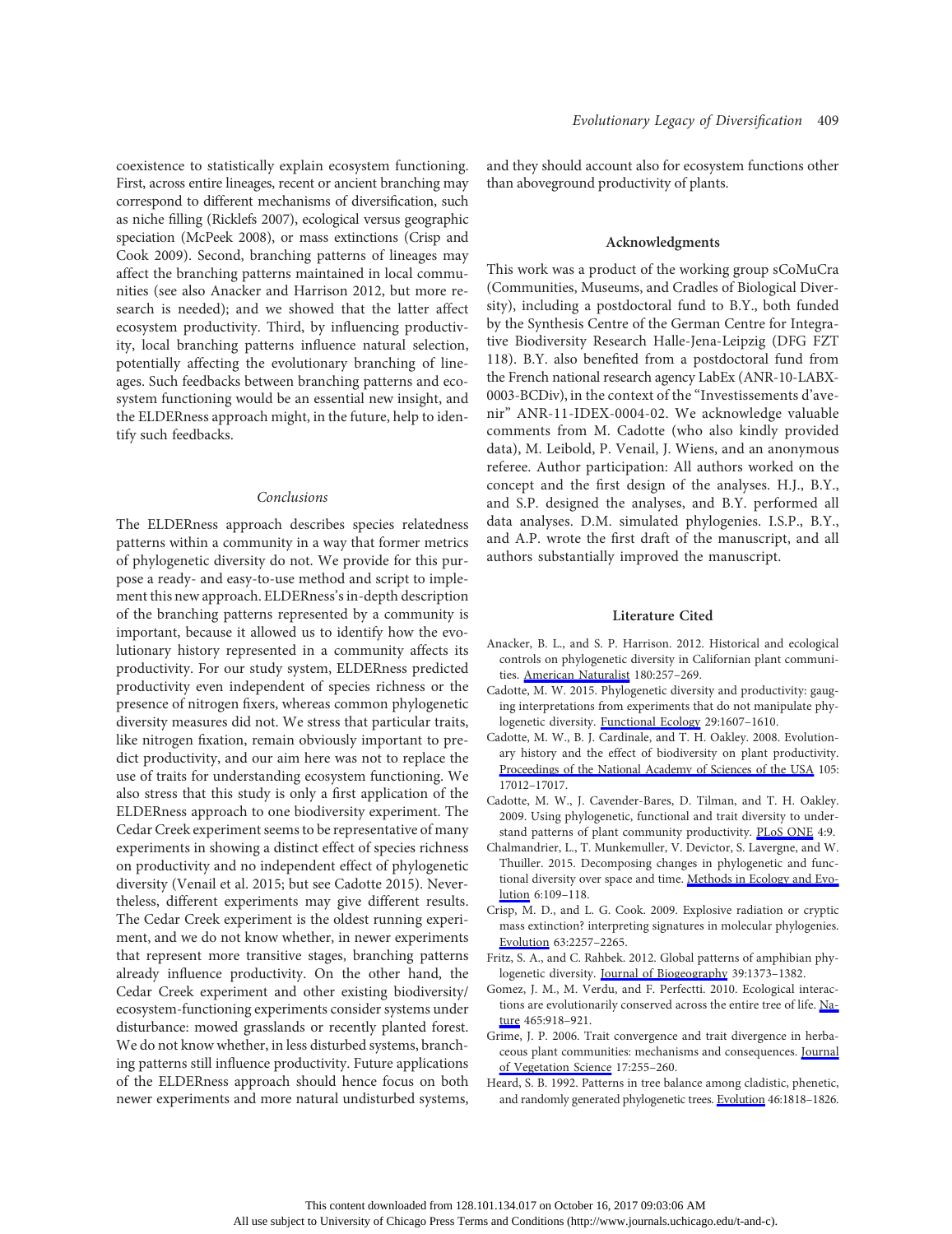#### 410 The American Naturalist

- Heard, S. B., and G. H. Cox. 2007. The shapes of phylogenetic trees of clades, faunas, and local assemblages: exploring spatial pattern in differential diversification. [American Naturalist](http://www.journals.uchicago.edu/action/showLinks?system=10.1086%2F512690) 169:E107–E118.
- Kembel, S. W., P. D. Cowan, M. R. Helmus, W. K. Cornwell, H. Morlon, D. D. Ackerly, S. P. Blomberg, et al. 2010. Picante: R tools for integrating phylogenies and ecology. [Bioinformatics](http://www.journals.uchicago.edu/action/showLinks?pmid=20395285&crossref=10.1093%2Fbioinformatics%2Fbtq166) 26:1463–1464.
- Losos, J. B. 2008. Phylogenetic niche conservatism, phylogenetic signal and the relationship between phylogenetic relatedness and ecological similarity among species. [Ecology Letters](http://www.journals.uchicago.edu/action/showLinks?pmid=18673385&crossref=10.1111%2Fj.1461-0248.2008.01229.x) 11:995–1003.
- Machac, A., D. Storch, and J. J. Wiens. 2013. Ecological causes of decelerating diversification in carnivoran mammals. [Evolution](http://www.journals.uchicago.edu/action/showLinks?pmid=23888862&crossref=10.1111%2Fevo.12126) 67:2423– 2433.
- Martin, A. P. 2002. Phylogenetic approaches for describing and comparing the diversity of microbial communities. [Applied and Envi](http://www.journals.uchicago.edu/action/showLinks?pmid=12147459&crossref=10.1128%2FAEM.68.8.3673-3682.2002)[ronmental Microbiology](http://www.journals.uchicago.edu/action/showLinks?pmid=12147459&crossref=10.1128%2FAEM.68.8.3673-3682.2002) 68:3673–3682.
- Mayfield, M. M., and J. M. Levine. 2010. Opposing effects of competitive exclusion on the phylogenetic structure of communities. [Ecol](http://www.journals.uchicago.edu/action/showLinks?pmid=20576030&crossref=10.1111%2Fj.1461-0248.2010.01509.x)[ogy Letters](http://www.journals.uchicago.edu/action/showLinks?pmid=20576030&crossref=10.1111%2Fj.1461-0248.2010.01509.x) 13:1085–1093.
- McPeek, M. A. 2008. The ecological dynamics of clade diversification and community assembly. [American Naturalist](http://www.journals.uchicago.edu/action/showLinks?system=10.1086%2F593137) 172:E270–E284.
- Morlon, H., T. L. Parsons, and J. B. Plotkin. 2011. Reconciling molec-ular phylogenies with the fossil record. [Proceedings of the National](http://www.journals.uchicago.edu/action/showLinks?pmid=21930899&crossref=10.1073%2Fpnas.1102543108) [Academy of Sciences of the USA](http://www.journals.uchicago.edu/action/showLinks?pmid=21930899&crossref=10.1073%2Fpnas.1102543108) 108:16327–16332.
- Nuismer, S. L., and L. J. Harmon. 2014. Predicting rates of interspecific interaction from phylogenetic trees. [Ecology Letters](http://www.journals.uchicago.edu/action/showLinks?pmid=25349102&crossref=10.1111%2Fele.12384) 18:17–27.
- Ødegaard, F., O. H. Diserud, and K. Ostbye. 2005. The importance of plant relatedness for host utilization among phytophagous insects. [Ecology Letters](http://www.journals.uchicago.edu/action/showLinks?crossref=10.1111%2Fj.1461-0248.2005.00758.x) 8:612–617.
- Pearse, I. S., and F. Altermatt. 2013. Predicting novel trophic interactions in a non-native world. [Ecology Letters](http://www.journals.uchicago.edu/action/showLinks?pmid=23800217&crossref=10.1111%2Fele.12143) 16:1088–1094.
- Petchey, O. L., and K. J. Gaston. 2002. Functional diversity (FD), species richness and community composition. [Ecology Letters](http://www.journals.uchicago.edu/action/showLinks?crossref=10.1046%2Fj.1461-0248.2002.00339.x) 5:402– 411.
- Prinzing, A., R. Reiffers, W. G. Braakhekke, S. M. Hennekens, O. Tackenberg, W. A. Ozinga, J. H. J. Schaminee, et al. 2008. Less lineages– more trait variation: phylogenetically clustered plant communities are functionally more diverse. [Ecology Letters](http://www.journals.uchicago.edu/action/showLinks?pmid=18445034&crossref=10.1111%2Fj.1461-0248.2008.01189.x) 11:809–819.
- Proches, S., J. R. U. Wilson, and R. M. Cowling. 2006. How much evolutionary history in a 10  $\times$  10 m plot? [Proceedings of the Royal](http://www.journals.uchicago.edu/action/showLinks?pmid=16600893&crossref=10.1098%2Frspb.2005.3427) [Society B: Biological Sciences](http://www.journals.uchicago.edu/action/showLinks?pmid=16600893&crossref=10.1098%2Frspb.2005.3427) 273:1143–1148.
- Pybus, O. G., and P. H. Harvey. 2000. Testing macro-evolutionary models using incomplete molecular phylogenies. [Proceedings of](http://www.journals.uchicago.edu/action/showLinks?pmid=11413642&crossref=10.1098%2Frspb.2000.1278) [the Royal Society B: Biological Sciences](http://www.journals.uchicago.edu/action/showLinks?pmid=11413642&crossref=10.1098%2Frspb.2000.1278) 267:2267–2272.
- R Development Core Team. 2014. R: a language and environment for statistical computing. R Foundation for Statistical Computing, Vienna.
- Ricklefs, R. E. 2007. Estimating diversification rates from phylogenetic information. [Trends in Ecology and Evolution](http://www.journals.uchicago.edu/action/showLinks?pmid=17963995&crossref=10.1016%2Fj.tree.2007.06.013) 22:601–610.
- Safi, K., M. V. Cianciaruso, R. D. Loyola, D. Brito, K. Armour-Marshall, and J. A. F. Diniz. 2011. Understanding global patterns of mammalian functional and phylogenetic diversity. [Philosophical Transactions](http://www.journals.uchicago.edu/action/showLinks?pmid=21807734&crossref=10.1098%2Frstb.2011.0024) [of the Royal Society B: Biological Sciences](http://www.journals.uchicago.edu/action/showLinks?pmid=21807734&crossref=10.1098%2Frstb.2011.0024) 366:2536–2544.
- Sanderson, M. J. 2002. Estimating absolute rates of molecular evolution and divergence times: a penalized likelihood approach. [Mo](http://www.journals.uchicago.edu/action/showLinks?pmid=11752195&crossref=10.1093%2Foxfordjournals.molbev.a003974)[lecular Biology and Evolution](http://www.journals.uchicago.edu/action/showLinks?pmid=11752195&crossref=10.1093%2Foxfordjournals.molbev.a003974) 19:101–109.
- Silvertown, J., K. McConway, D. Gowing, M. Dodd, M. F. Fay, J. A. Joseph, and K. Dolphin. 2006. Absence of phylogenetic signal in the niche structure of meadow plant communities. [Proceedings](http://www.journals.uchicago.edu/action/showLinks?pmid=16519232&crossref=10.1098%2Frspb.2005.3288) [of the Royal Society B: Biological Sciences](http://www.journals.uchicago.edu/action/showLinks?pmid=16519232&crossref=10.1098%2Frspb.2005.3288) 273:39–44.
- Stadler, T. 2011. Inferring speciation and extinction processes from extant species data. [Proceedings of the National Academy of Sci](http://www.journals.uchicago.edu/action/showLinks?pmid=21930908&crossref=10.1073%2Fpnas.1113242108)[ences of the USA](http://www.journals.uchicago.edu/action/showLinks?pmid=21930908&crossref=10.1073%2Fpnas.1113242108) 108:16145–16146.
- 2013. Recovering speciation and extinction dynamics based on phylogenies. [Journal of Evolutionary Biology](http://www.journals.uchicago.edu/action/showLinks?pmid=23662978&crossref=10.1111%2Fjeb.12139) 26:1203–1219.
- Tilman, D., and J. A. Downing. 1994. Biodiversity and stability in grasslands. [Nature](http://www.journals.uchicago.edu/action/showLinks?crossref=10.1038%2F367363a0) 367:363–365.
- Tilman, D., P. B. Reich, J. Knops, D. Wedin, T. Mielke, and C. Lehman. 2001. Diversity and productivity in a long-term grassland experiment. [Science](http://www.journals.uchicago.edu/action/showLinks?pmid=11679667&crossref=10.1126%2Fscience.1060391) 294:843–845.
- Valiente-Banuet, A., and M. Verdu. 2013. Plant facilitation and phylogenetics. [Annual Review of Ecology, Evolution, and Systematics](http://www.journals.uchicago.edu/action/showLinks?crossref=10.1146%2Fannurev-ecolsys-110512-135855) 44: 347–366.
- Venail, P. A., M. A. Alexandrou, T. H. Oakley, and B. J. Cardinale. 2013. Shared ancestry influences community stability by altering competitive interactions: evidence from a laboratory microcosm experiment using freshwater green algae. [Proceedings of the Royal](http://www.journals.uchicago.edu/action/showLinks?crossref=10.1098%2Frspb.2013.1548) [Society B: Biological Sciences](http://www.journals.uchicago.edu/action/showLinks?crossref=10.1098%2Frspb.2013.1548) 280:9.
- Venail, P. A., K. Gross, T. H. Oakley, A. Narwani, E. Allan, P. Flombaum, F. Isbell, et al. 2015. Species richness, but not phylogenetic diversity, influences community biomass production and temporal stability in a re-examination of 16 grassland biodiversity studies. [Functional Ecology](http://www.journals.uchicago.edu/action/showLinks?crossref=10.1111%2F1365-2435.12432) 29:615–626.
- Walker, B., A. Kinzig, and J. Langridge. 1999. Plant attribute diversity, resilience, and ecosystem function: the nature and significance of dominant and minor species. [Ecosystems](http://www.journals.uchicago.edu/action/showLinks?crossref=10.1007%2Fs100219900062) 2:95–113.
- Webb, C. O., D. D. Ackerly, M. A. McPeek, and M. J. Donoghue. 2002. Phylogenies and community ecology. [Annual Review of Ecol](http://www.journals.uchicago.edu/action/showLinks?crossref=10.1146%2Fannurev.ecolsys.33.010802.150448)[ogy and Systematics](http://www.journals.uchicago.edu/action/showLinks?crossref=10.1146%2Fannurev.ecolsys.33.010802.150448) 33:475–505.
- Weiblen, G. D., C. O. Webb, V. Novotny, Y. Basset, and S. E. Miller. 2006. Phylogenetic dispersion of host use in a tropical insect herbivore community. [Ecology](http://www.journals.uchicago.edu/action/showLinks?pmid=16922303&crossref=10.1890%2F0012-9658%282006%2987%5B62%3APDOHUI%5D2.0.CO%3B2) 87:S62–S75.
- Wiens, J. J., D. D. Ackerly, A. P. Allen, B. L. Anacker, L. B. Buckley, H. V. Cornell, E. I. Damschen, et al. 2010. Niche conservatism as an emerging principle in ecology and conservation biology. [Ecol](http://www.journals.uchicago.edu/action/showLinks?pmid=20649638&crossref=10.1111%2Fj.1461-0248.2010.01515.x)[ogy Letters](http://www.journals.uchicago.edu/action/showLinks?pmid=20649638&crossref=10.1111%2Fj.1461-0248.2010.01515.x) 13:1310–1324.
- Yguel, B., R. Bailey, N. D. Tosh, A. Vialatte, C. Vasseur, X. Vitrac, F. Jean, et al. 2011. Phytophagy on phylogenetically isolated trees: why hosts should escape their relatives. [Ecology Letters](http://www.journals.uchicago.edu/action/showLinks?pmid=21923895&crossref=10.1111%2Fj.1461-0248.2011.01680.x) 14:1117– 1124.
- Yguel, B., H. Jactel, I. S. Pearse, D. Moen, M. Winter, J. Hortal, M. R. Helmus, et al. 2016. Data from: The evolutionary legacy of diversification predicts ecosystem function. American Naturalist, Dryad Digital Repository, http://dx.doi.org/10.5061/dryad.jd150.
- Zanne, A. E., D. C. Tank, W. K. Cornwell, J. M. Eastman, S. A. Smith, R. G. FitzJohn, D. J. McGlinn, et al. 2014. Three keys to the radiation of angiosperms into freezing environments. Nature 506:  $89 - 92.$

Associate Editor: Mathew A. Leibold Editor: Judith L. Bronstein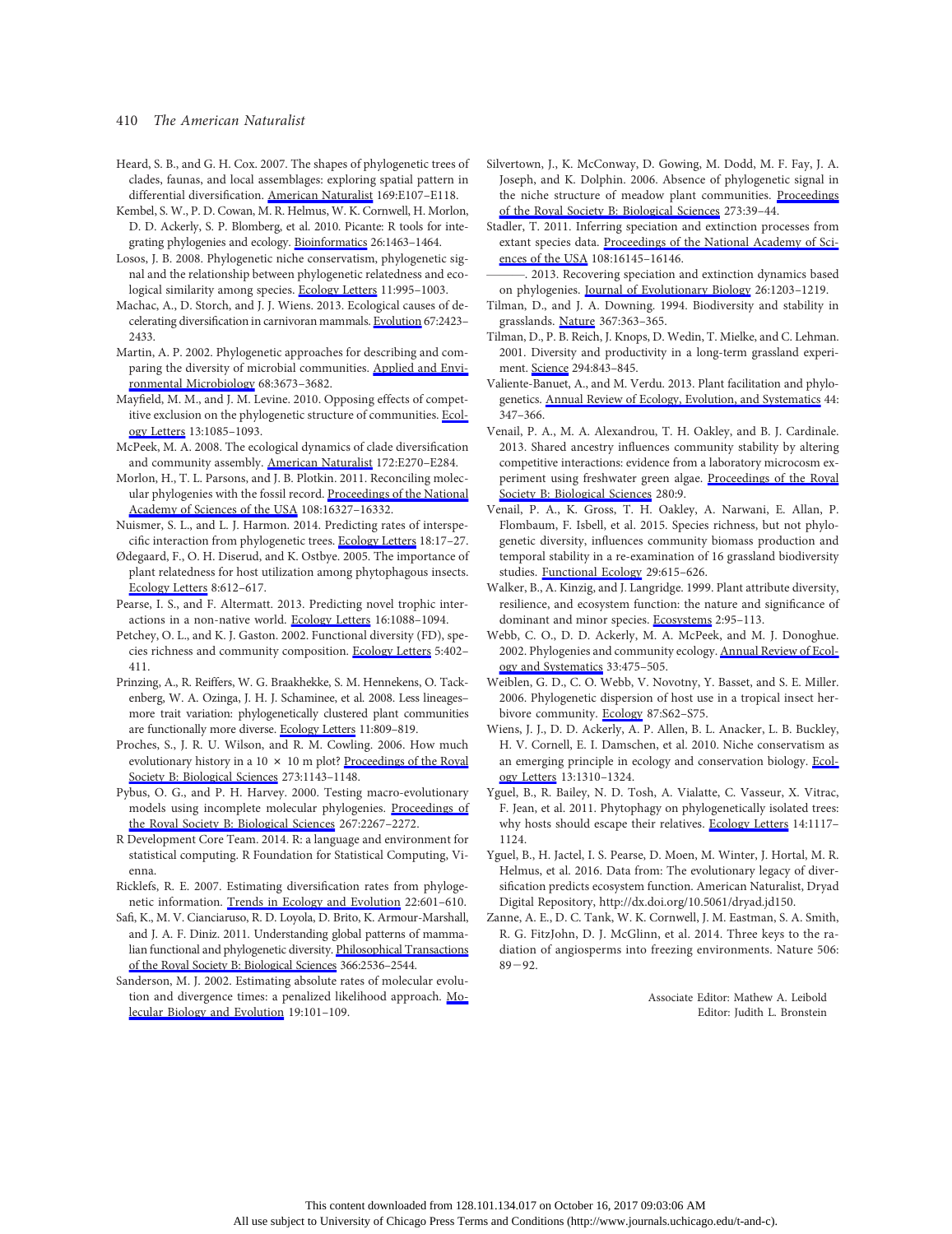### **SUPPORTING FILES**

### **Supporting files S1. R code for condensing a phylogeny into third-order polynomial fit of its LTT curve.**

**1. Code to extract the LTT curve from phylogenies (Written by D. Moen).**

# You have to indicate "maxage" which is the maxage of the tree. You can obtain it using the following code : maxage=max(diag(vcv(tree)))

```
br.patterns <- function(tree,maxage){ 
         require(ape) # This library needs to be installed if not already 
        if (class(tree) != 'phylo'){
                return("data were not tree in phylo format") 
         } else { 
                br <- sort(branching.times(tree),Early=TRUE) 
               br \le- maxage - c(br,0) # Reverses axes and adds last segment, where the
graph reaches its end 
               br <- c(0,br) # Add the stem branch
               n \le seq(br) # 'n' is the number of branches at each time point
               n[length(n)] < n[length(n) - 1] #changes last value to reflect the fact that
the number of lineages at the last two time points are the same (and equal to the tree size) 
               out \leq- data.frame(br,log(n))
               colnames(out) <- c("br.times","log(n)")
                return(out) 
         } 
}
```
# to run the function you have to have the phylogenies studied in a list, here called "Phylotrees".

branching.list <- lapply(Phylotrees,br.patterns,maxage=maxage) ### use the function with a list

save(Brlist,file="BranchingTimes.rdata") ### give you a list of the LTT plot called "Brlist"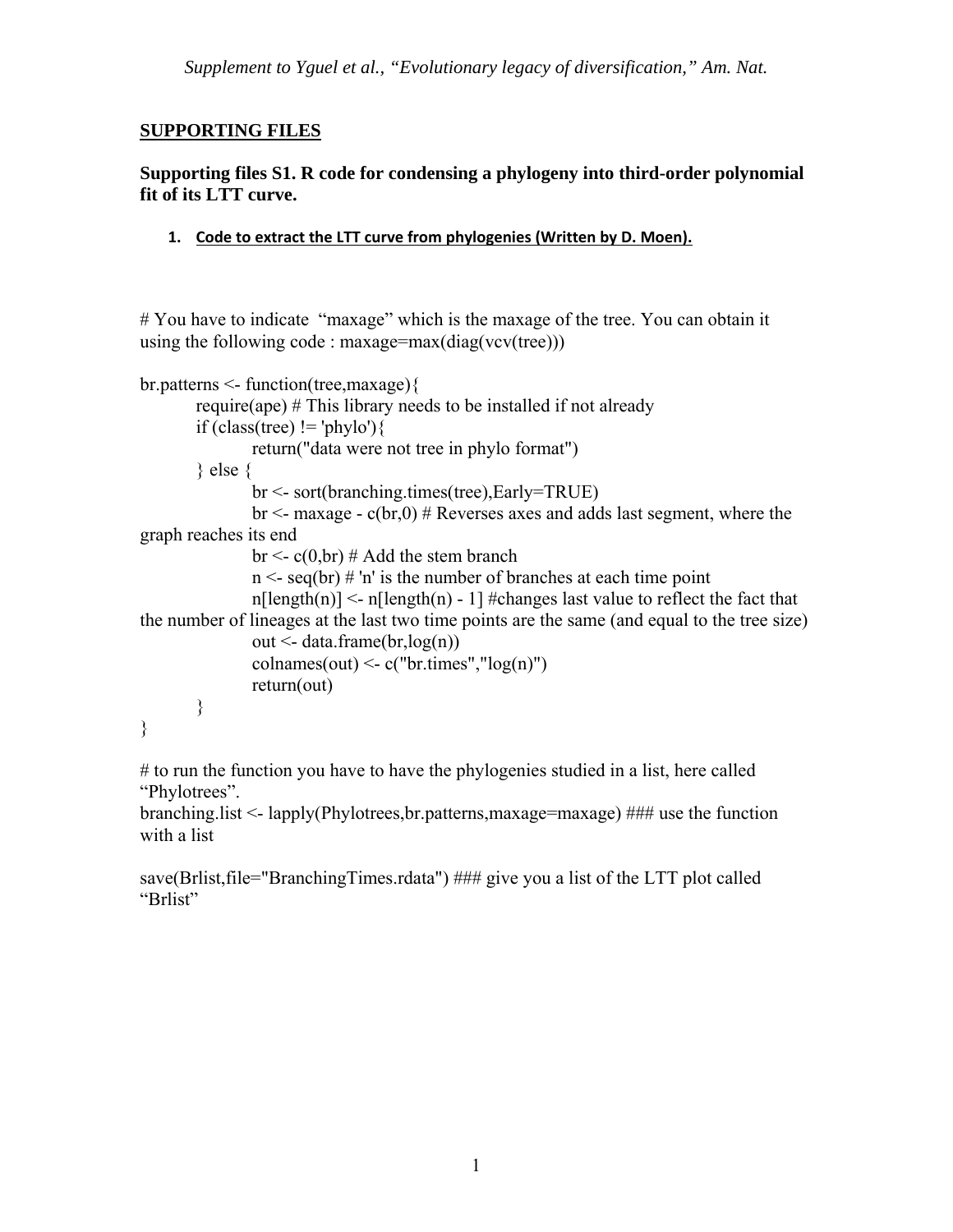### **2. Code to extract the third order parameters a2 and a3, fixing the intercept and y(tmax) by a change of variables (Written by B Yguel)**

```
tmax=maxage 
fm1=list()dd=list()smry.elderns=data.frame() 
 for (i \text{ in } 1:10)
```

```
x1 = I(Brlist[[1]][[i]]$br.times^2] - I(Brlist[[1]][[i]]$br.times*tmax)x2=I(Brlist[[1]][[i]]$br.times^3)-I(Brlist[[1]][[i]]$br.times*tmax^2) m=length(Brlist[[1]][[i]][,2])-1 
 y1=Brlist[[1]][[i]][,2]-((log(m)/tmax)*Brlist[[1]][[i]]$br.times)
```

```
fm1 [[i]] <- \text{Im}(y1 - x1 + x2 + 0)
```
dd [[i]]<- fm1[[i]]\$coeff

```
smry.elderns <- rbind(smry.elderns, dd[[i]]) 
} 
names(smry.elderns)=c("a2","a3")#### change the name of the columns
smry.elderns 
##### Now you have to calculate x1, the first parameter of the third order polynomial
using the following formula 
x1=Ln(species richness)/tmax - a2tmax - a3(tmax)<sup>2</sup>
```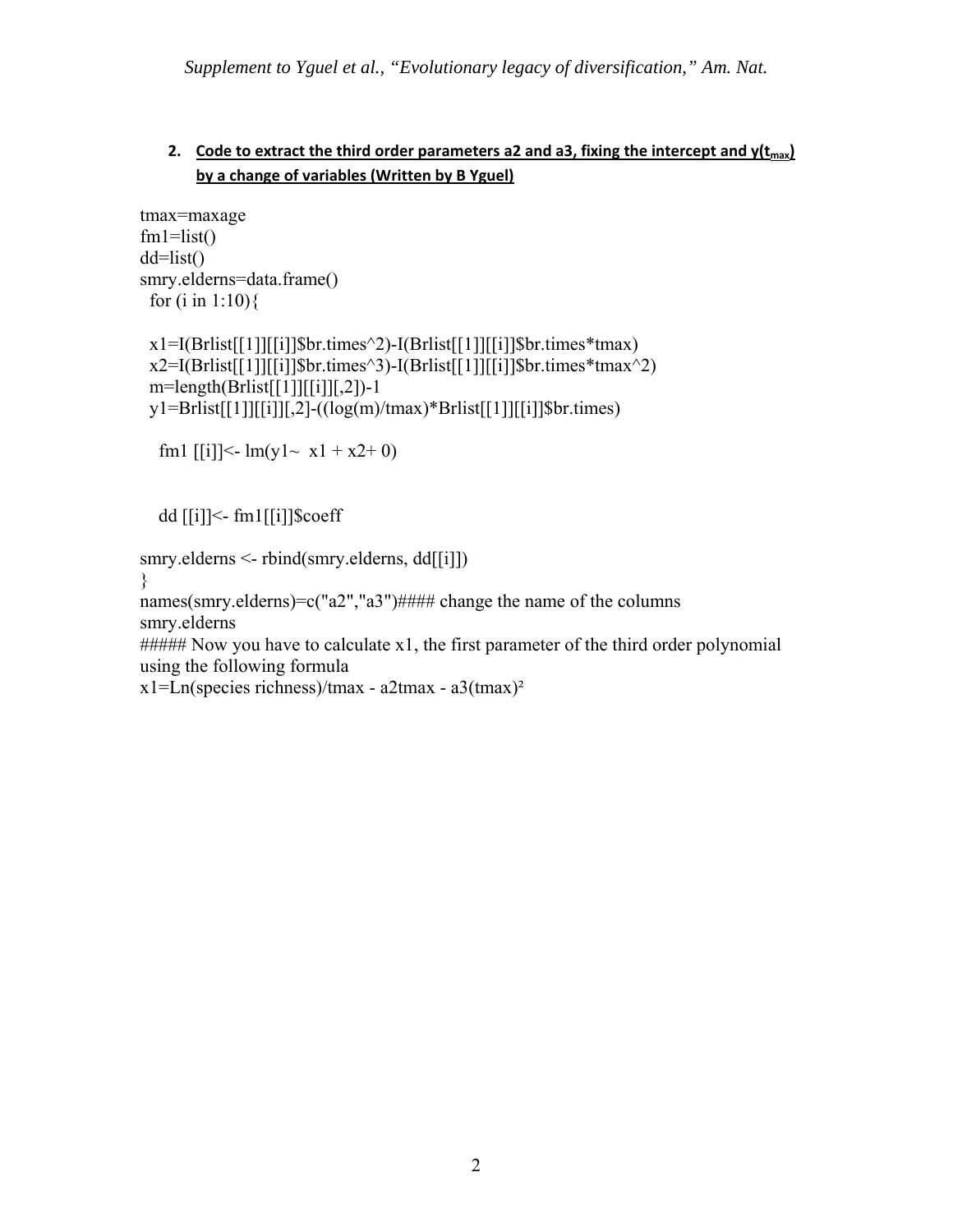### **Supporting files S2**

**Table S2.** Statistics of the polynomial models averaged over 10 simulated phylogenies. We fit different models to the LTT curves  $\text{In}(\text{number of species}) / \text{time}$  of various branching types and over the four levels of species richness (10, 20, 40 and 80 species) using the "lm" function in the R library *stats* (R Development Core Team. 2012). Linear, quadratic and cubic models were compared using the root mean squared error (RMSE), and the adjusted r². Finally, the third order polynomial model was overall the best fitted model based on the adjusted r<sup>2</sup> or the RMSE.

### *LTT plots from simulated phylogenies can best be fit by polynomial regression of third*

#### *order*

Within each type of phylogeny and within each class of species richness, the adjusted  $r^2$ showed that LTT curves were best fit with a third order polynomial, with one exception: LTT curves from constantly branching phylogenies with the least number of species (10 and 20) were good fit with second and third order polynomial models without important distinction. Supporting files S3 shows the LTT curves given by the mean values of the parameters of the third order polynomial models fitted to the simulated phylogenies. The third order polynomial function accounted for 95.4% - 99.2% of the branching-time variation across all types of LTT curves and species numbers.

|          | Phylogeny type   Species richness   Model Order |                | $r^2$ | ajusted r <sup>2</sup> | rmse  |
|----------|-------------------------------------------------|----------------|-------|------------------------|-------|
| Constant | 10                                              | 2              | 0.968 | 0.964                  | 0.137 |
| Constant | 20                                              | $\overline{2}$ | 0.978 | 0.977                  | 0.125 |
| Constant | 40                                              | $\overline{2}$ | 0.987 | 0.987                  | 0.111 |
| Constant | 80                                              | $\overline{2}$ | 0.991 | 0.991                  | 0.100 |
| Constant | $10\,$                                          | 3              | 0.979 | 0.977                  | 0.099 |
| Constant | 20                                              | 3              | 0.980 | 0.979                  | 0.115 |
| Constant | 40                                              | 3              | 0.989 | 0.988                  | 0.092 |
| Constant | 80                                              | 3              | 0.992 | 0.992                  | 0.084 |
| Recent   | 10                                              | $\overline{2}$ | 0.931 | 0.923                  | 0.219 |
| Recent   | 20                                              | $\overline{2}$ | 0.955 | 0.953                  | 0.195 |
| Recent   | 40                                              | $\overline{2}$ | 0.937 | 0.936                  | 0.257 |
| Recent   | 80                                              | $\overline{2}$ | 0.954 | 0.953                  | 0.216 |
| Recent   | 10                                              | 3              | 0.967 | 0.964                  | 0.127 |
| Recent   | 20                                              | 3              | 0.981 | 0.980                  | 0.109 |
| Recent   | 40                                              | 3              | 0.978 | 0.978                  | 0.133 |
| Recent   | 80                                              | 3              | 0.985 | 0.985                  | 0.117 |
| Complex  | 10                                              | $\overline{2}$ | 0.904 | 0.893                  | 0.296 |
| Complex  | 20                                              | $\overline{2}$ | 0.902 | 0.897                  | 0.338 |
| Complex  | 40                                              | $\overline{2}$ | 0.895 | 0.892                  | 0.415 |
| Complex  | 80                                              | $\overline{2}$ | 0.888 | 0.886                  | 0.461 |
| Complex  | 10                                              | 3              | 0.973 | 0.970                  | 0.123 |
| Complex  | 20                                              | 3              | 0.973 | 0.972                  | 0.128 |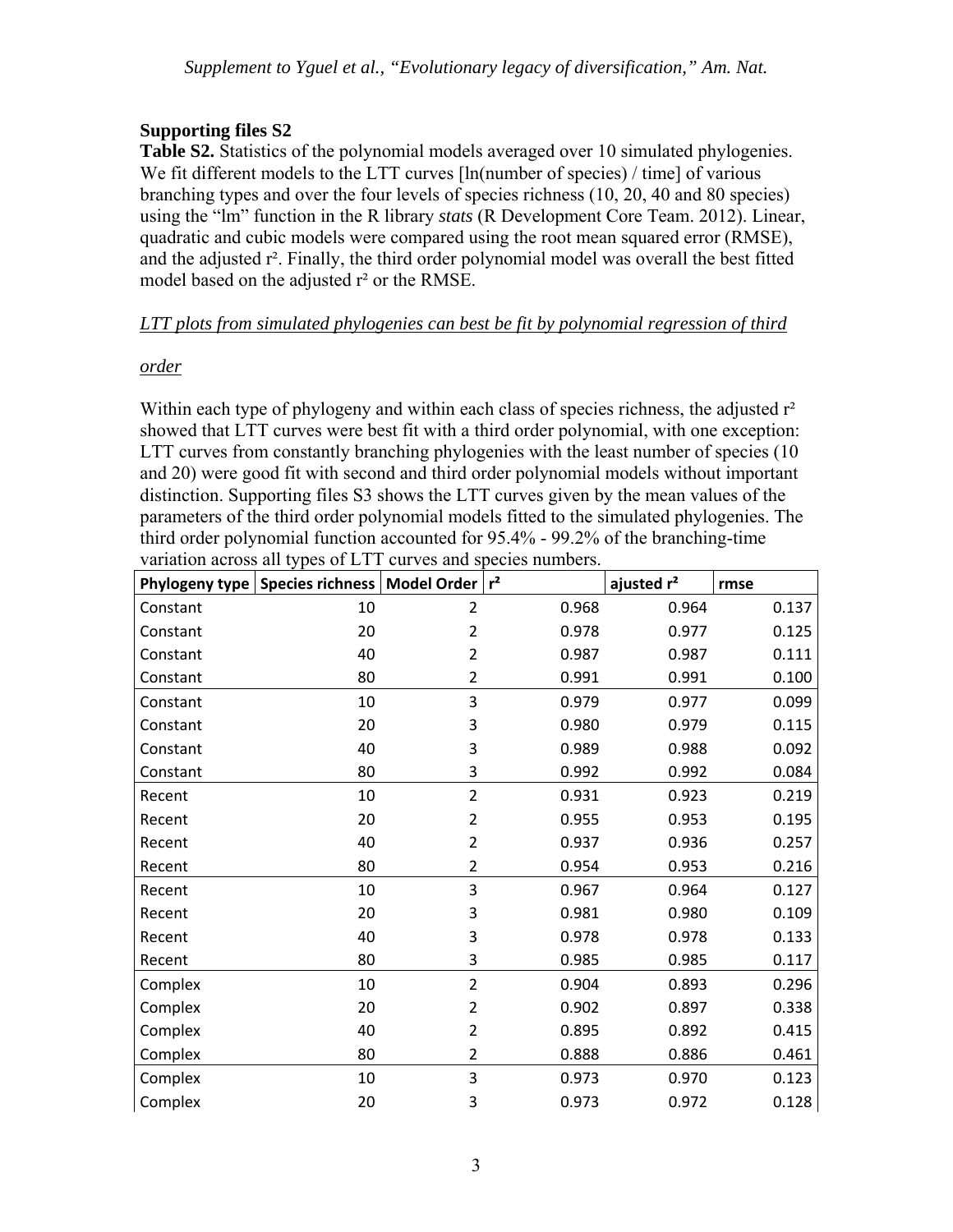# *Supplement to Yguel et al., "Evolutionary legacy of diversification," Am. Nat.*

| Complex | 40 | 3 | 0.983 | 0.983 | 0.114 |
|---------|----|---|-------|-------|-------|
| Complex | 80 | 3 | 0.984 | 0.984 | 0.120 |
| Ancient | 10 | 2 | 0.897 | 0.885 | 0.282 |
| Ancient | 20 | 2 | 0.885 | 0.879 | 0.375 |
| Ancient | 40 | 2 | 0.883 | 0.880 | 0.458 |
| Ancient | 80 | 2 | 0.892 | 0.890 | 0.521 |
| Ancient | 10 | 3 | 0.954 | 0.949 | 0.159 |
| Ancient | 20 | 3 | 0.962 | 0.960 | 0.159 |
| Ancient | 40 | 3 | 0.960 | 0.959 | 0.184 |
| Ancient | 80 | 3 | 0.964 | 0.963 | 0.181 |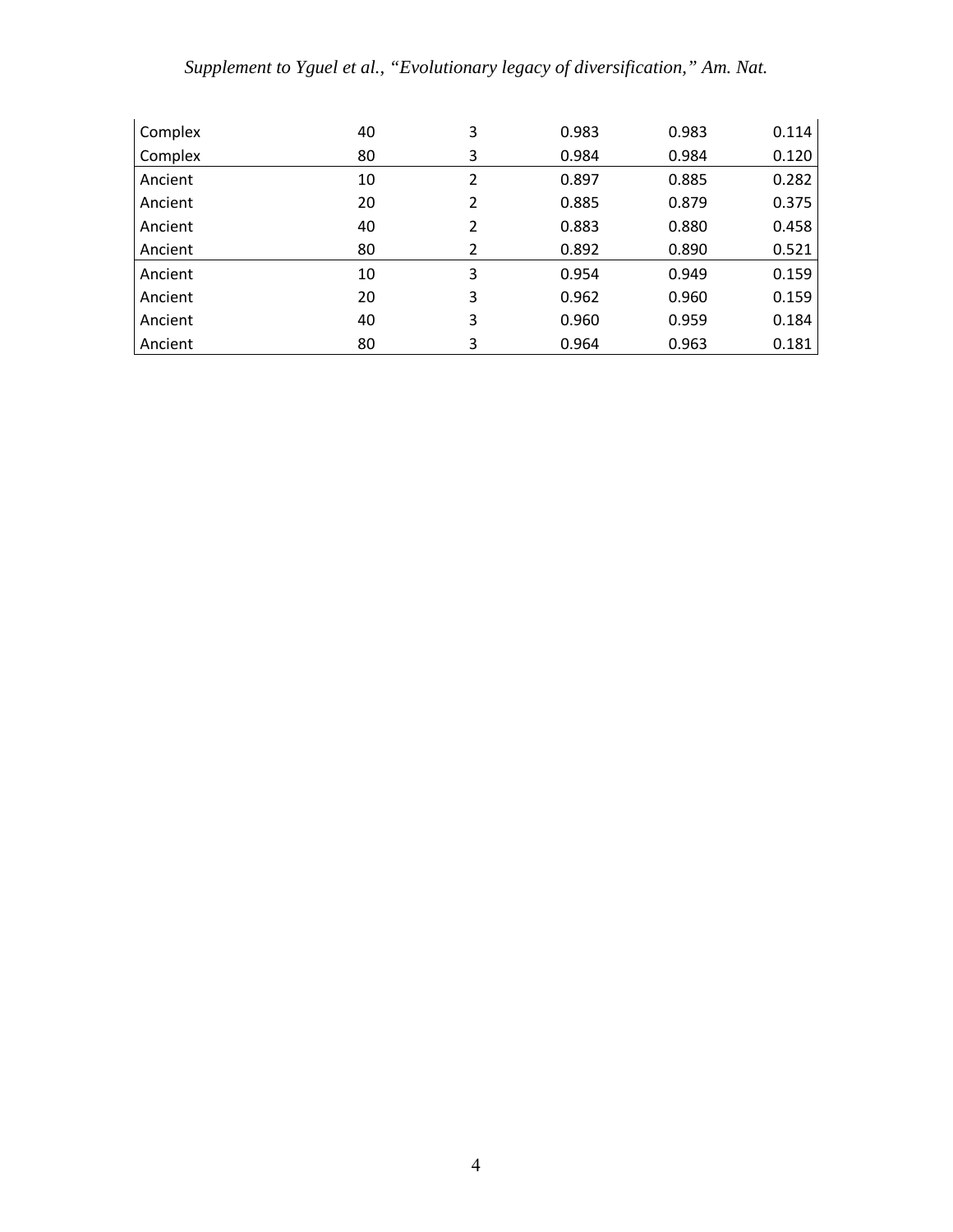#### **Supporting files S3.**

**Figure S3.** Curves fitted to simulated phylogenies of four types, i.e. early, late, constant and complex branching patterns (Fig. 1 and 2). Curves were fitted by third-order polynomial regressions fixed at y=0 and y=tmax. For each curve we used the average of the polynomial parameters (a1, a2 and a3) calculated for each of the replicate simulations. Time steps are arbitrary and time is dimensionless (see Methods). The ELDERness surfaces ES1 and ES2 are given for each phylogeny type.

![](_page_17_Figure_3.jpeg)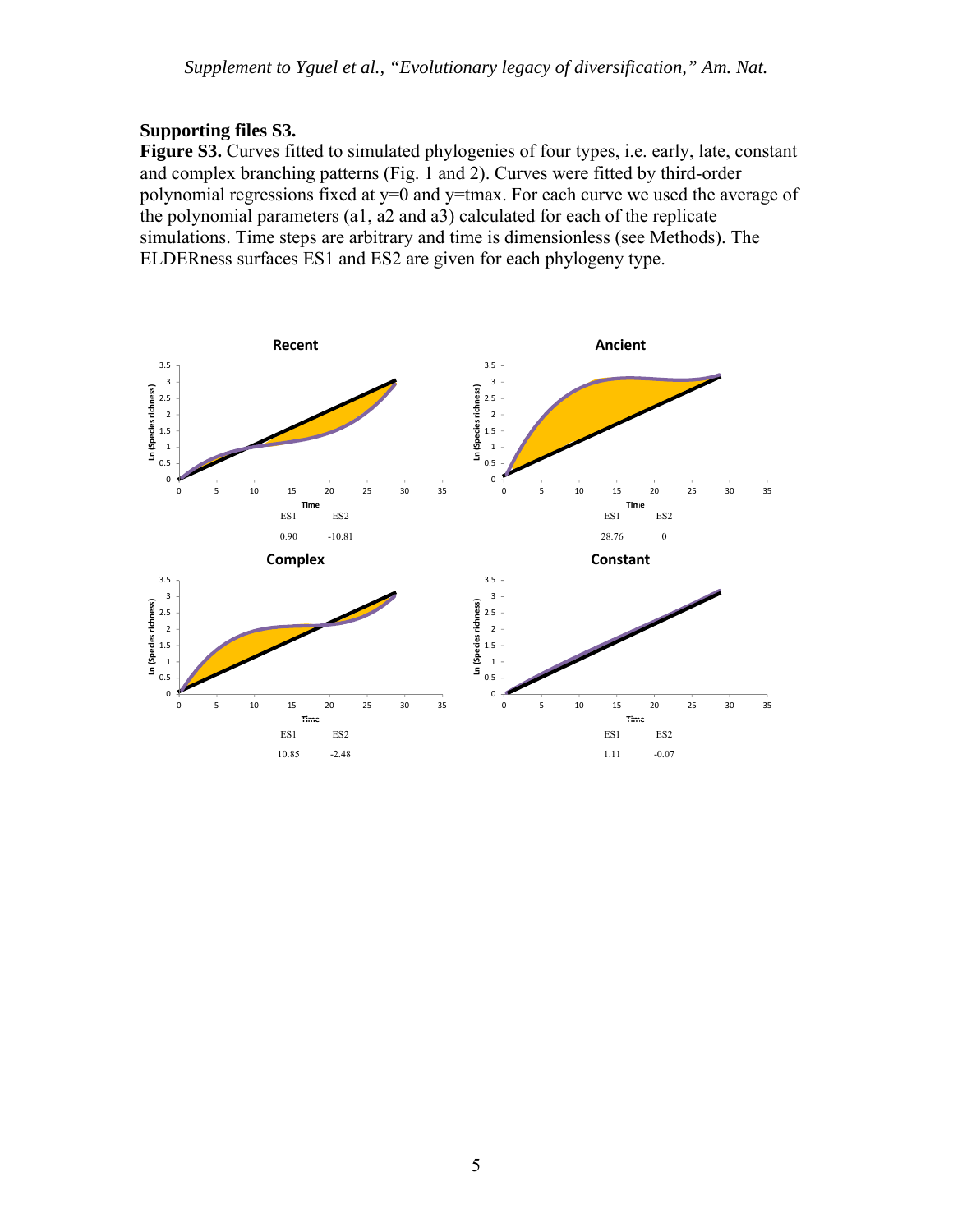#### **Supporting files S4.**

**Figure S4.1 Suitability of polynomial regression to characterize communities and the impact of communities of low species richnesses.** Relationship between mean productivity from 1996 to 2007 of the Cedar Creek grassland experiment and each polynomial parameter from the third order polynomial fitted on the community phylogenies pruned from the Zanne phylogeny. Note that the same results are obtained with the Cadotte phylogeny and are not shown. Communities with 4, 8 and 16 species are included. The number indicated below each dot is the species richness of each community. As you can see, the communities with 4 species give extreme outliers regarding the polynomial parameters probably due to poor fit. The 4 species communities were all finely considered as outliers and not used in the analyses.

**Figure S4.1.a** Relationship between the first order polynomial parameter (a1) and productivity with all data.

![](_page_18_Figure_4.jpeg)

a1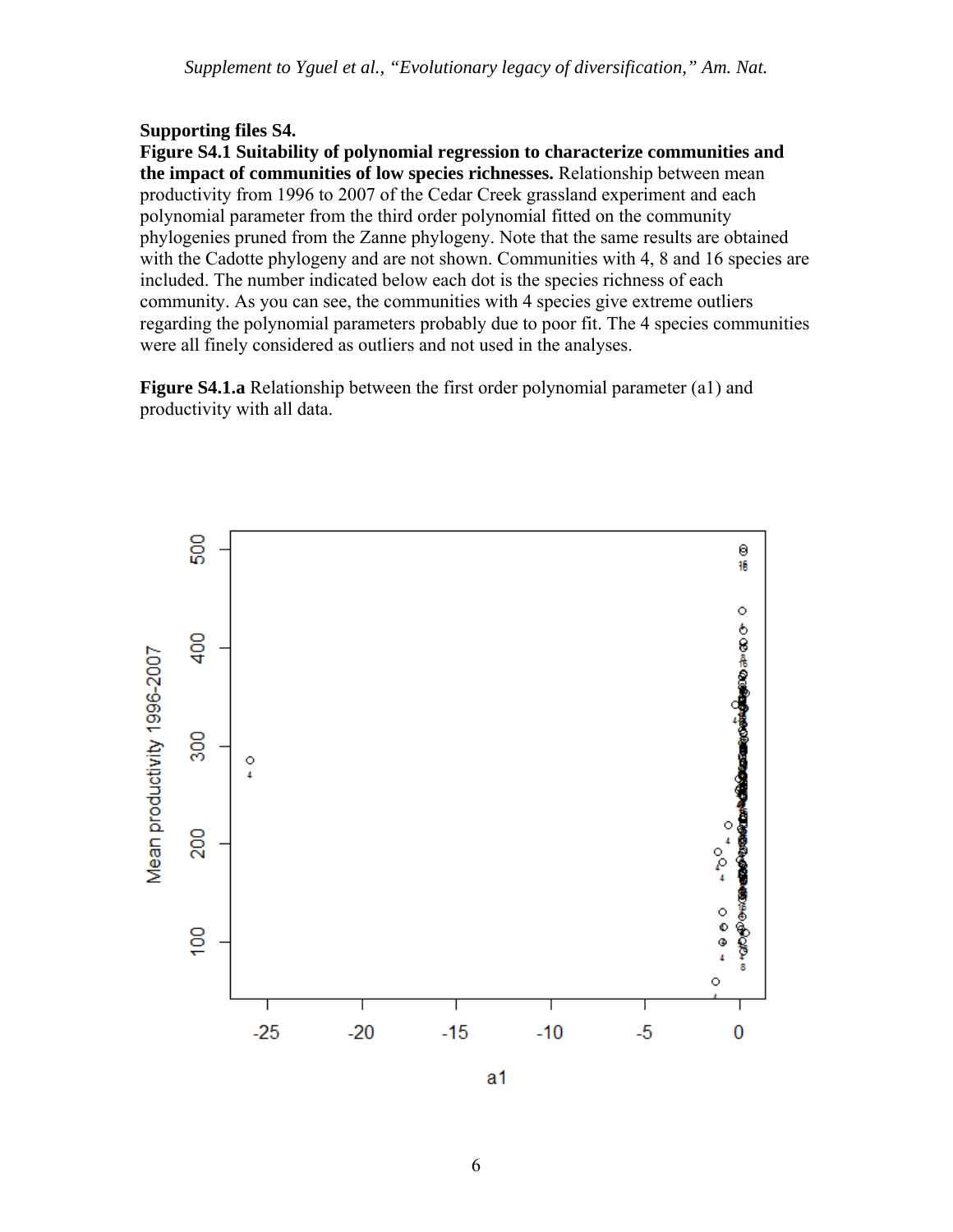Same relationship without 1 extreme outlier in the 4 species communities:

![](_page_19_Figure_2.jpeg)

 $a1$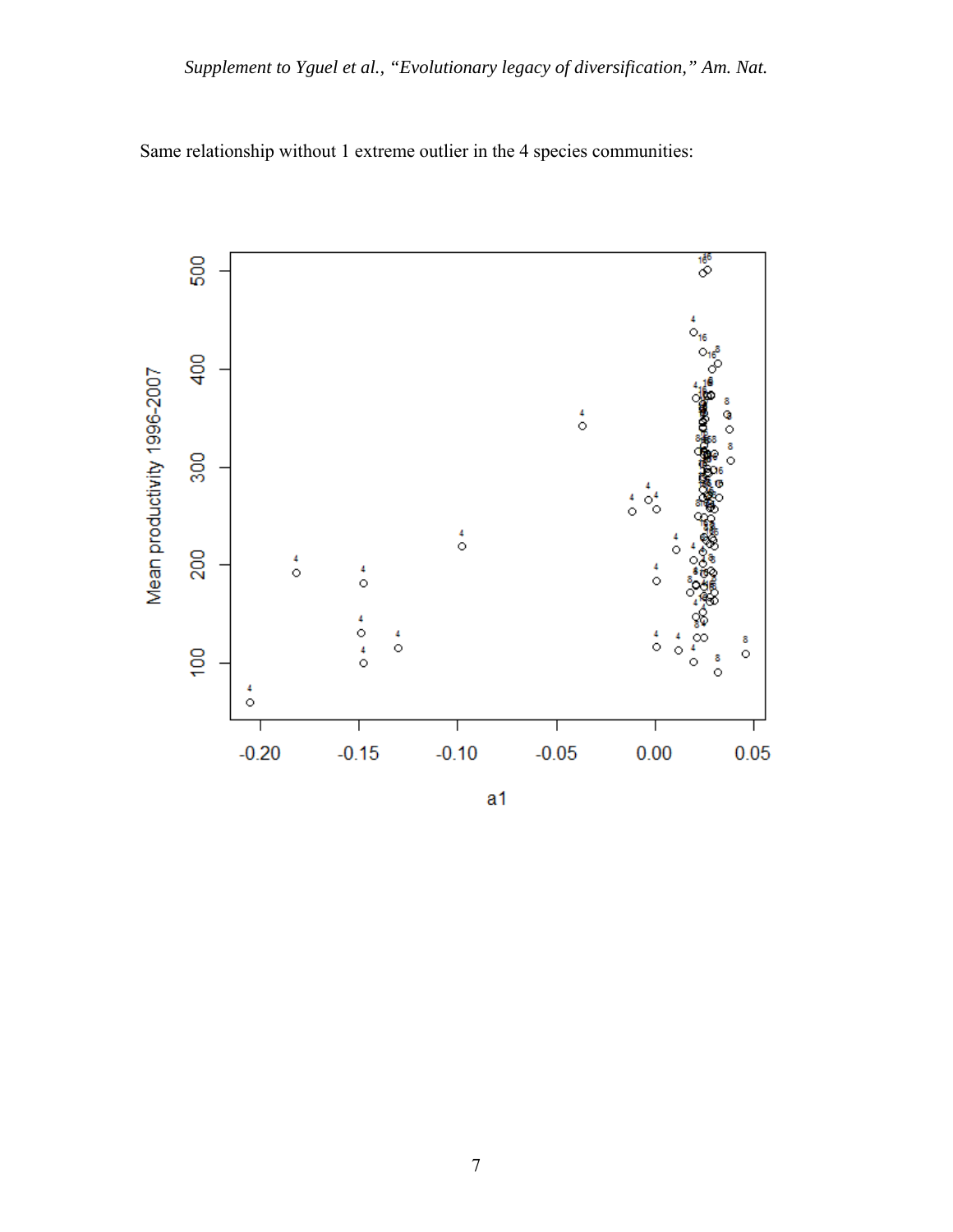**Figure S4.1.b** Relationship between the second order polynomial parameter (a2) and productivity with all data.

![](_page_20_Figure_2.jpeg)

a<sub>2</sub>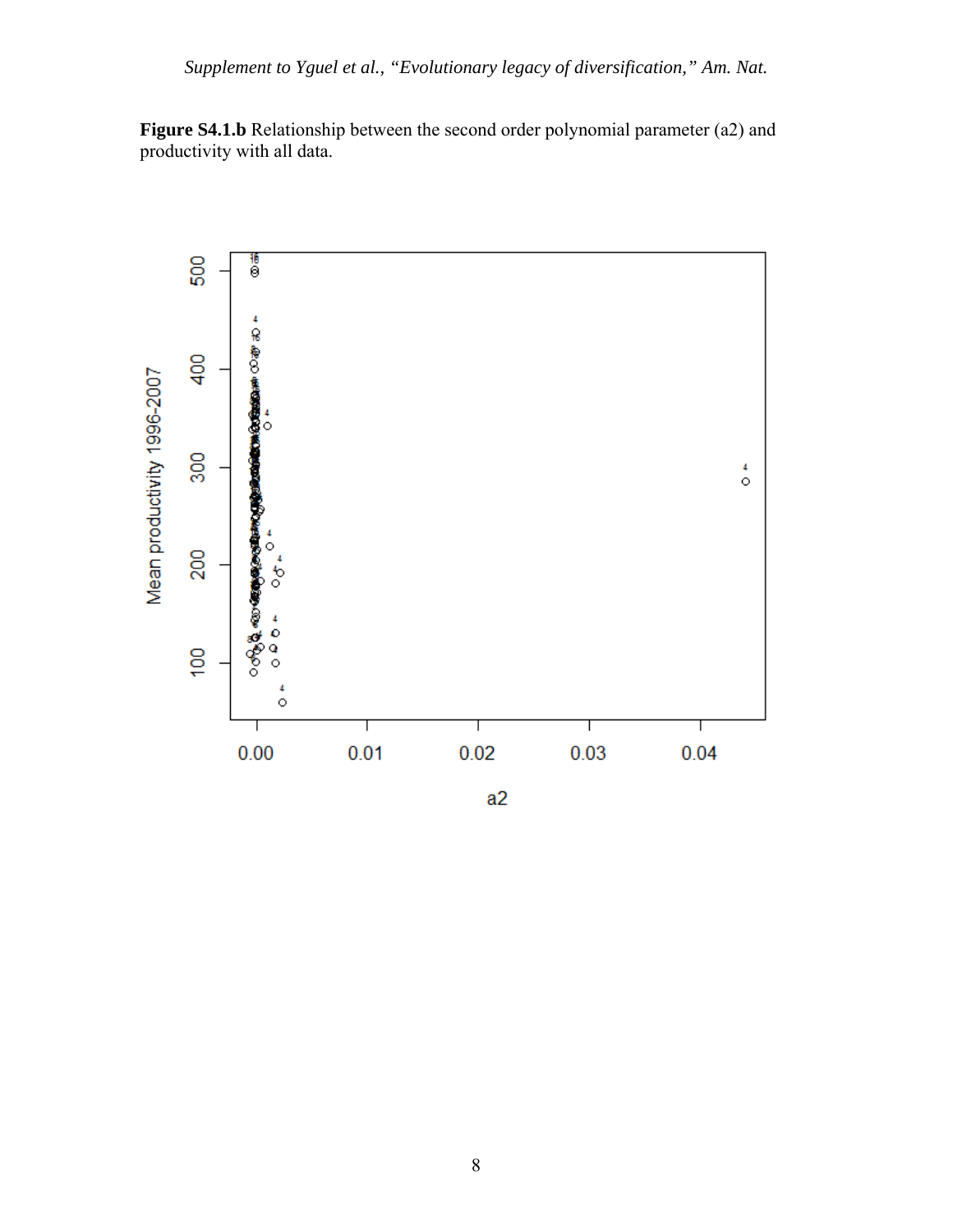![](_page_21_Figure_1.jpeg)

![](_page_21_Figure_2.jpeg)

a<sub>2</sub>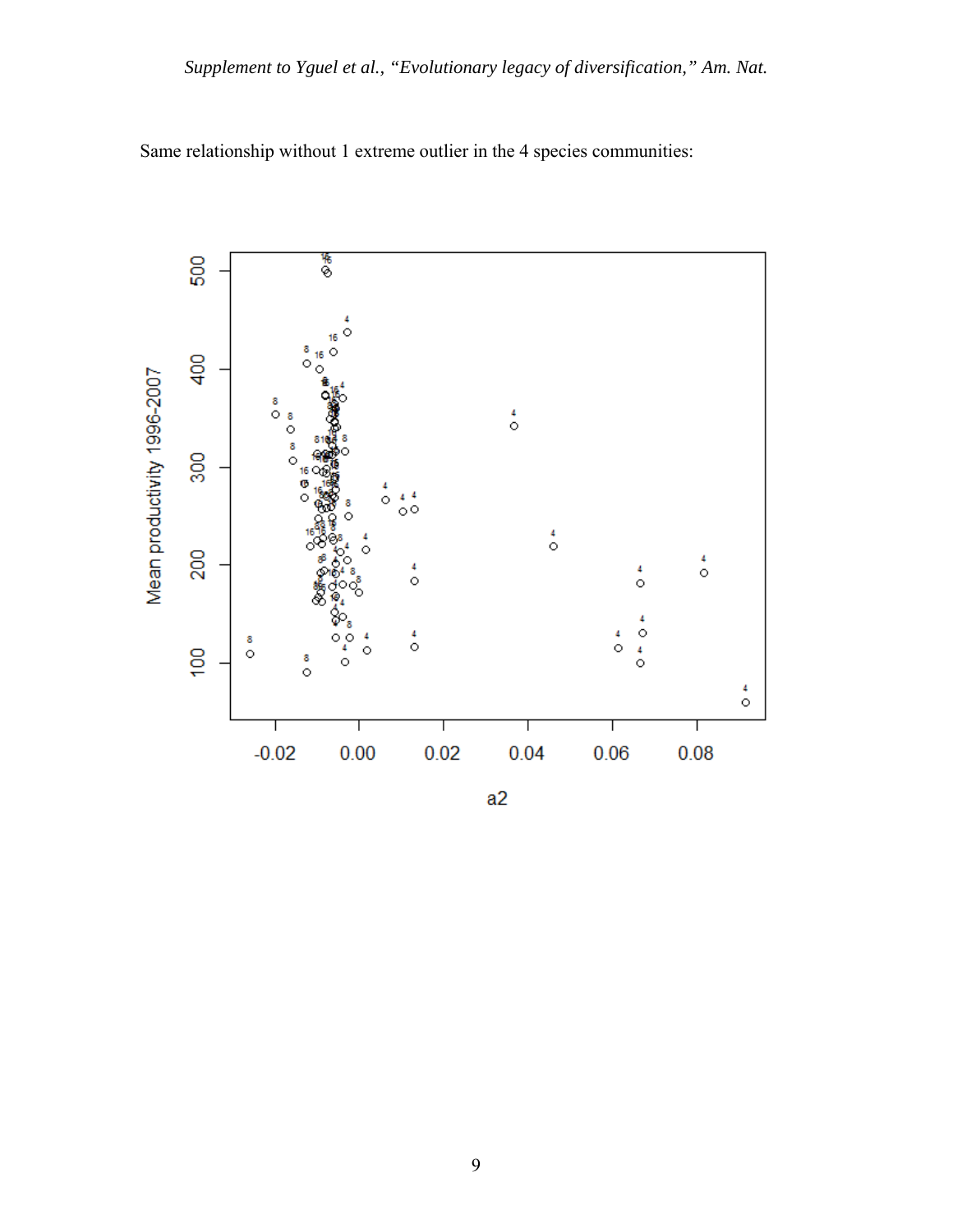**Figure S4.1.c** Relationship between the third order polynomial parameter (a3) and productivity with all data.

![](_page_22_Figure_2.jpeg)

a3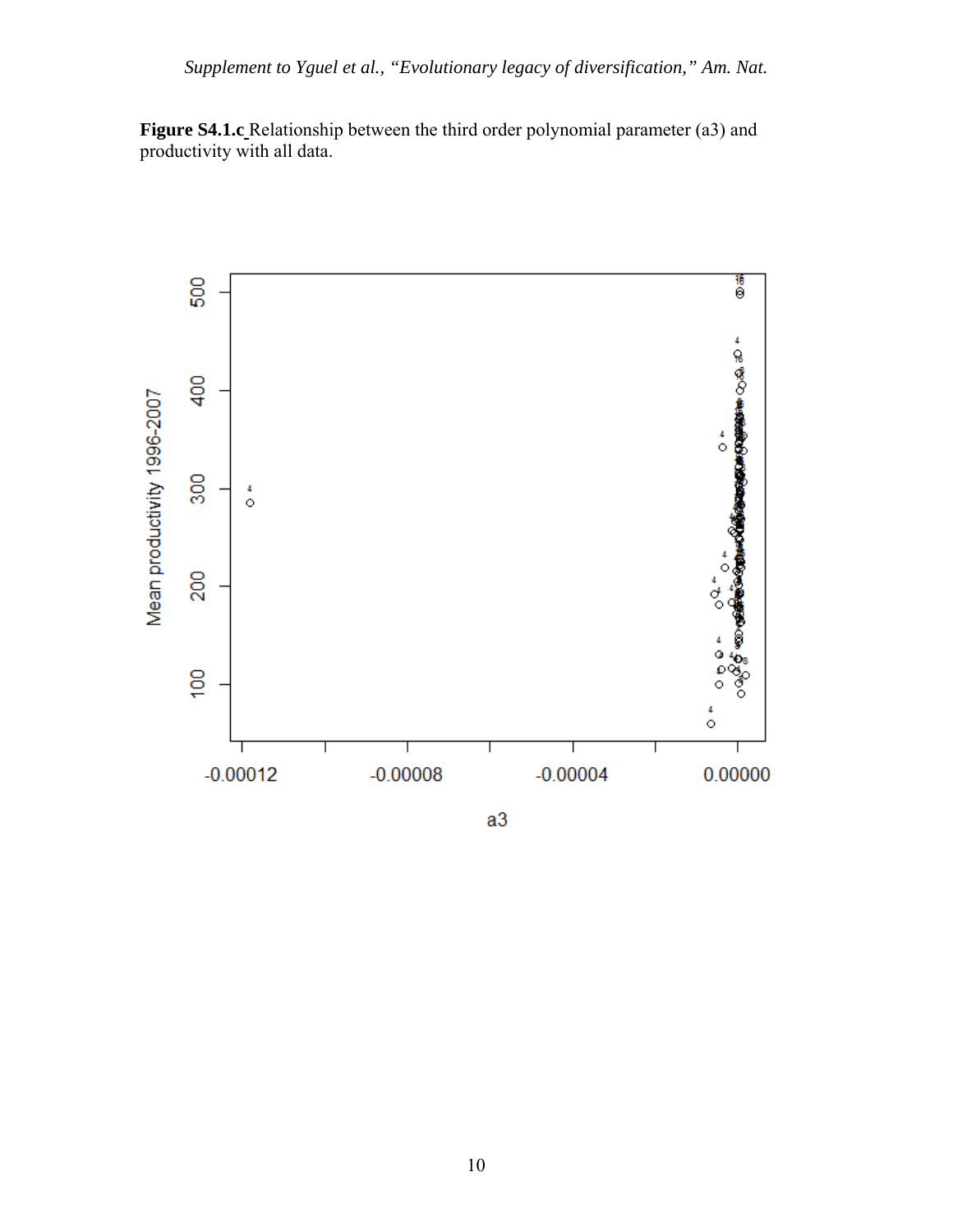![](_page_23_Figure_1.jpeg)

![](_page_23_Figure_2.jpeg)

 $a3$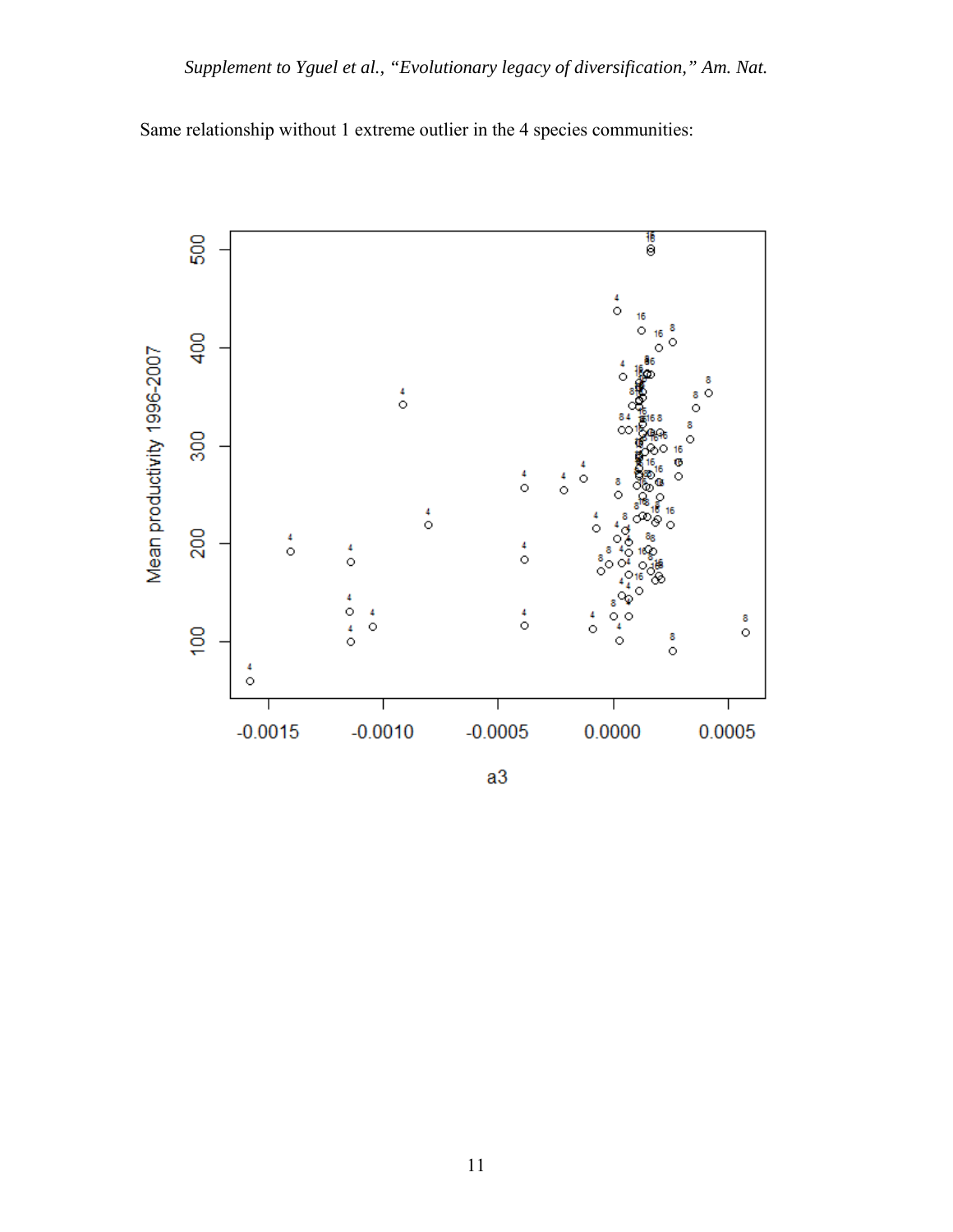**Figure S4.2 Identifying outliers in the graphical relationship between mean productivity from 1996 to 2007 of the Cedar Creek grassland experiment and ES1 on the community phylogenies pruned from the Cadotte phylogeny (no such outliers for the Zanne phylogeny)**. Figure S4.2.a present the relationship with the outliers and Figure S4.2.b and Figure S4.2.c without the outliers. The 6 outliers removed were encircled. Here we present the absolute values of ES1, but note that only one of the raw values was negative (the only value of  $|ES1| \le 5$ ). In the case we expect ES values close to zero representing more productive communities, absolute values of ES may be used to linearize the relationship between ES and productivity. Then, this relationship can be tested with linear model.

![](_page_24_Figure_2.jpeg)

![](_page_24_Figure_3.jpeg)

![](_page_24_Figure_4.jpeg)

![](_page_24_Figure_5.jpeg)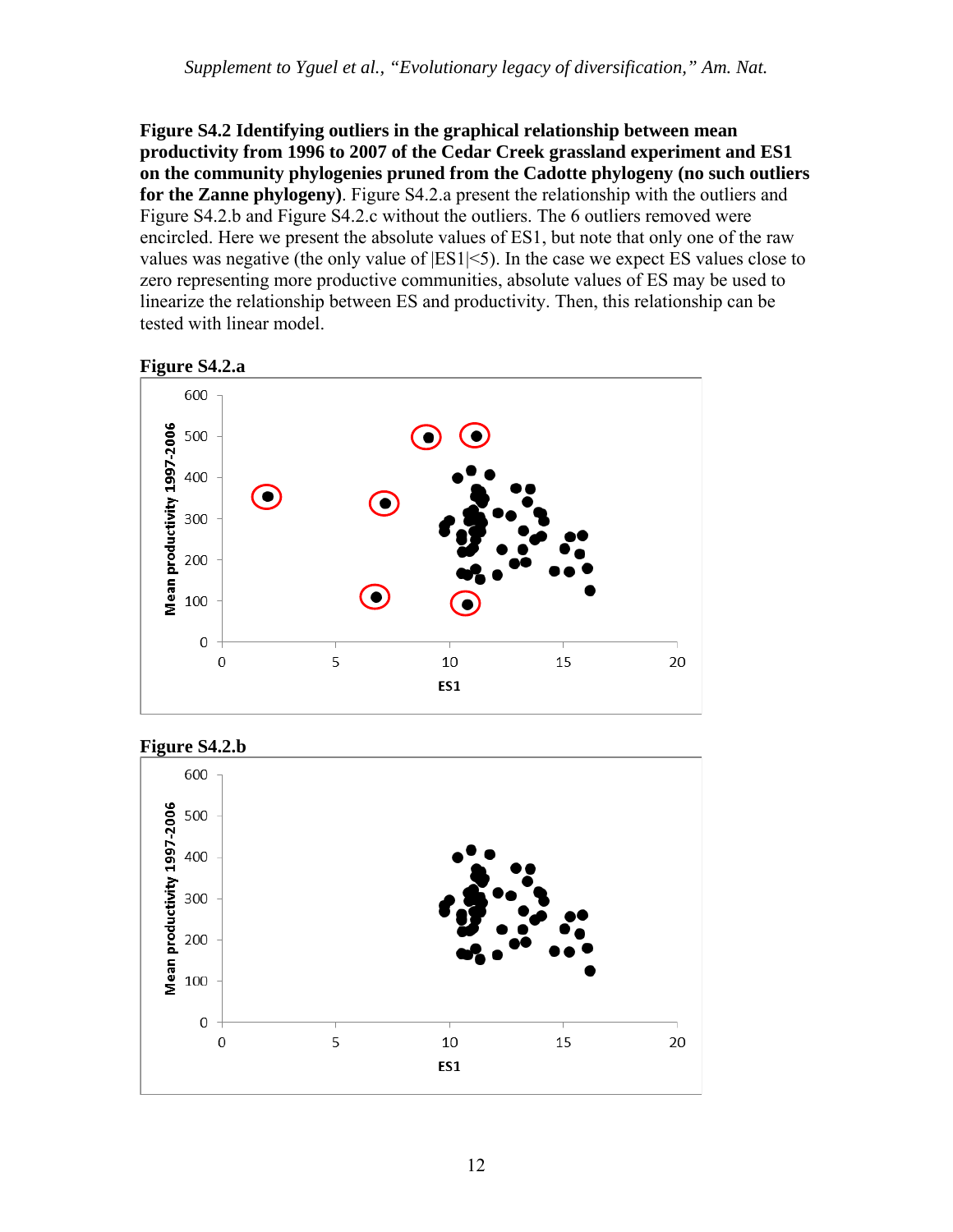![](_page_25_Figure_1.jpeg)

**Figure S4.2.c Relationship without the outliers and with abscissa rescaled (ES1>8)**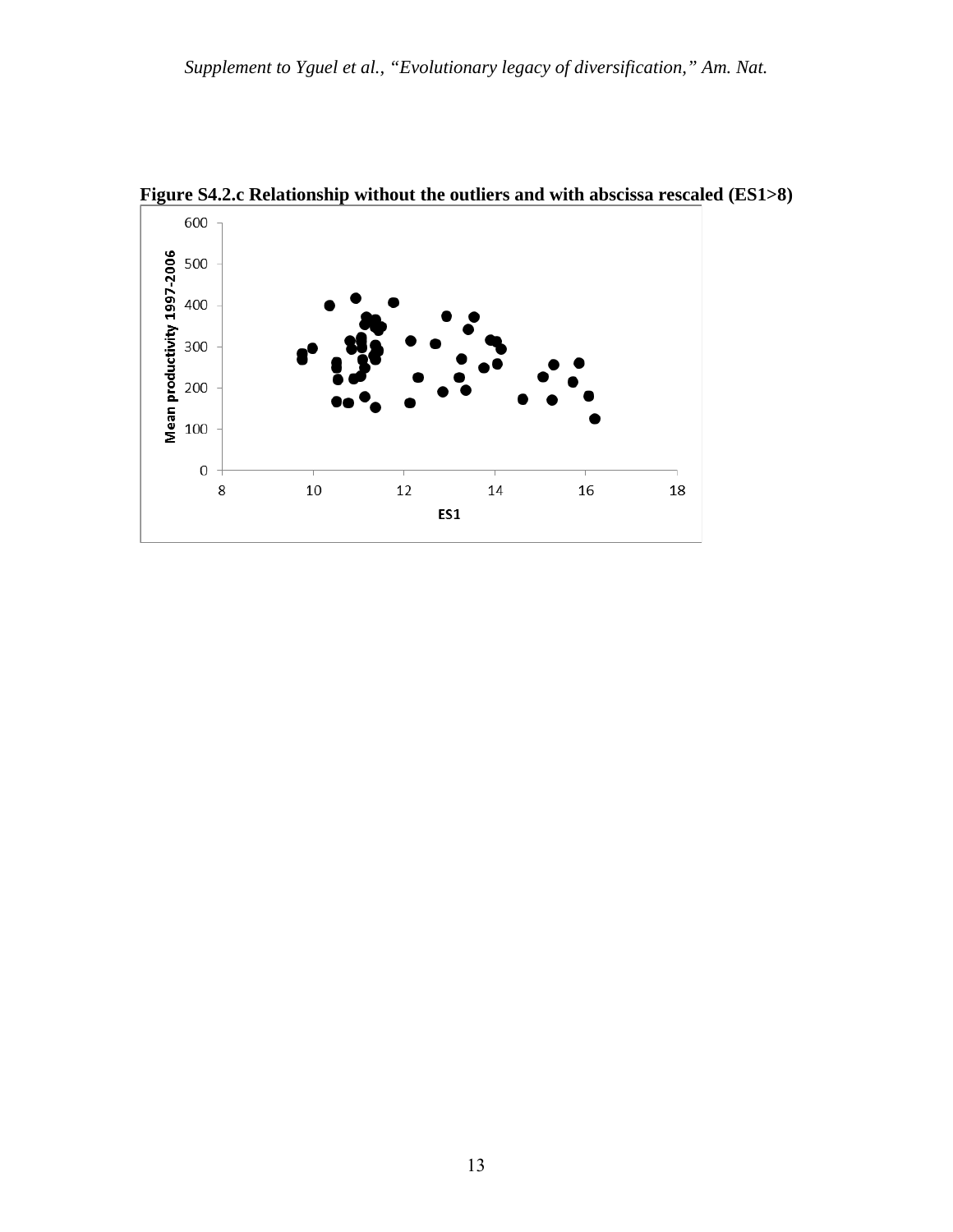**Figure S4.3 Identifying residual outliers in the regression of mean productivity from 1996 to 2007 of the Cedar Creek grassland experiment against ES1 on the community phylogenies pruned from the Cadotte phylogeny (no such outliers for the Zanne phylogeny).** Figure S4.3a presents the residuals against predicted values of productivity and Figure S4.3b presents the normal probability plot with theoretical Normal values against observed residuals.

![](_page_26_Figure_2.jpeg)

![](_page_26_Figure_3.jpeg)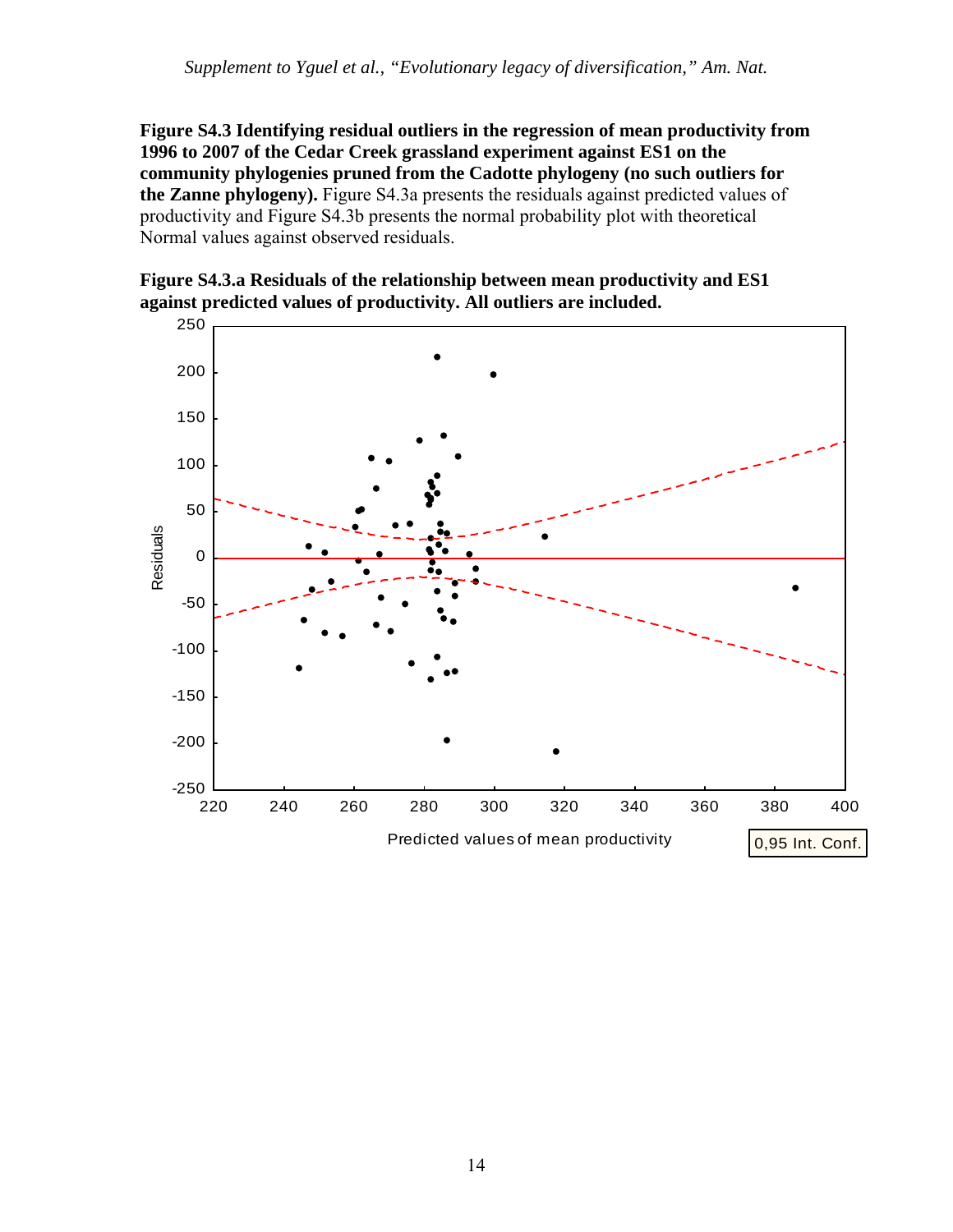![](_page_27_Figure_1.jpeg)

![](_page_27_Figure_2.jpeg)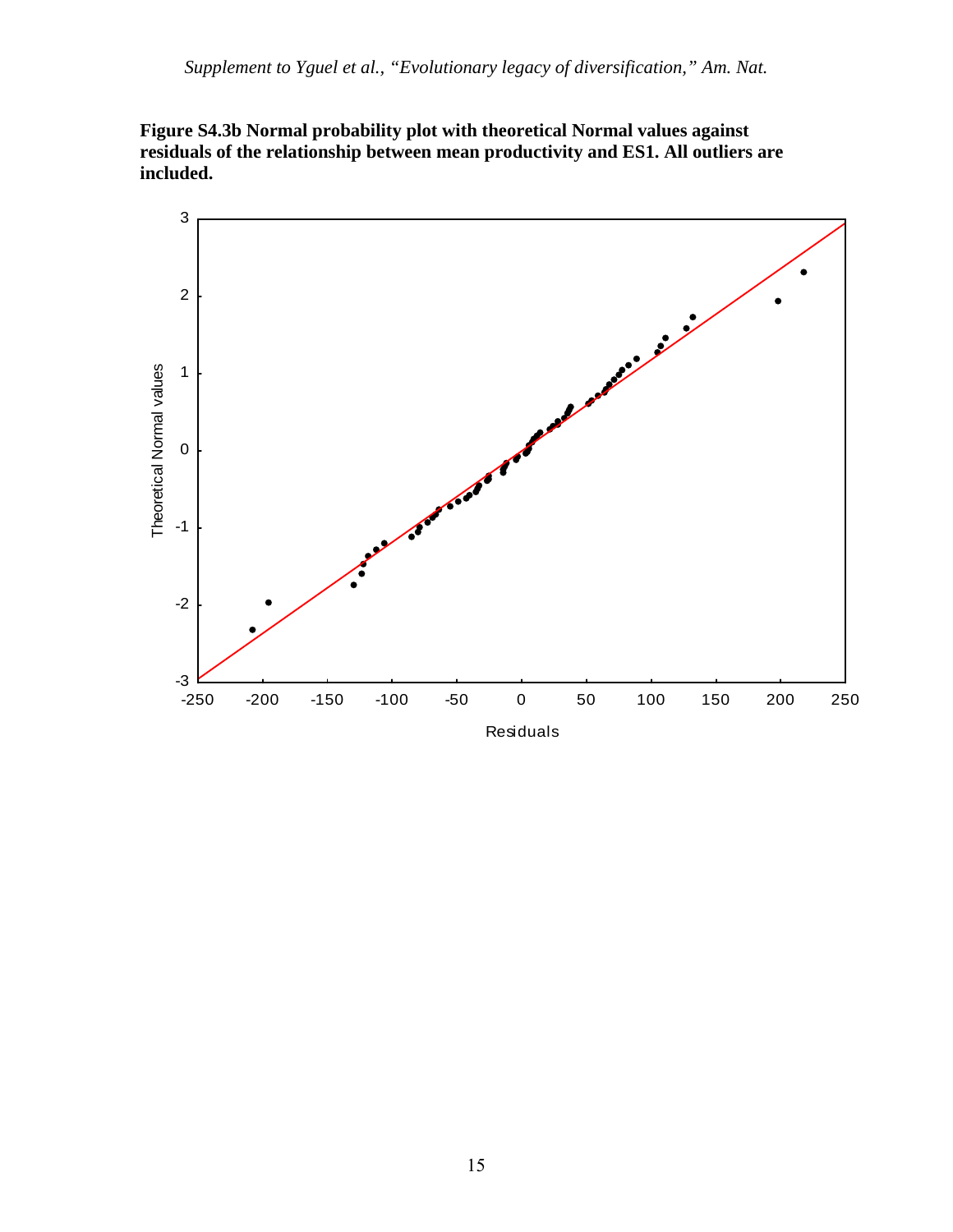#### **Supporting files S5.**

**Table S5.** Mean values of ELDERness surfaces ES1 and ES2 per phylogeny type, for the polynomial model of third order calculated across all levels of species diversity. The *P*values indicated correspond to the *P*-value of the ANOVA  $ESi = \alpha_i$  phylogeny type where ESi corresponds either of the two ELDERness surfaces. The letters indicate grouping of phylogeny type according to the Tuckey's test. ES1 did not separate well the phylogeny types with recent and constant branching patterns, while ES2 did not separate well the phylogeny types with constant and ancient branching patterns. Note that the two parameters ES1 and ES2 cannot have both negative or both positive values. However this may be the case when measuring the mean (e.g. for the recent branching pattern here).

|                  | ES1                             | ES2                 |
|------------------|---------------------------------|---------------------|
| <b>Branching</b> |                                 |                     |
| pattern of       | phylogenies mean $(P < 0.0001)$ | Mean $(P < 0.0001)$ |
| Recent           | $-1.36a$                        | $-8.55a$            |
| Complex          | 11.38 b                         | $-3.00 b$           |
| Ancient          | 28.78 c                         | $-0.01c$            |
| Constant         | 1.07a                           | $-0.02c$            |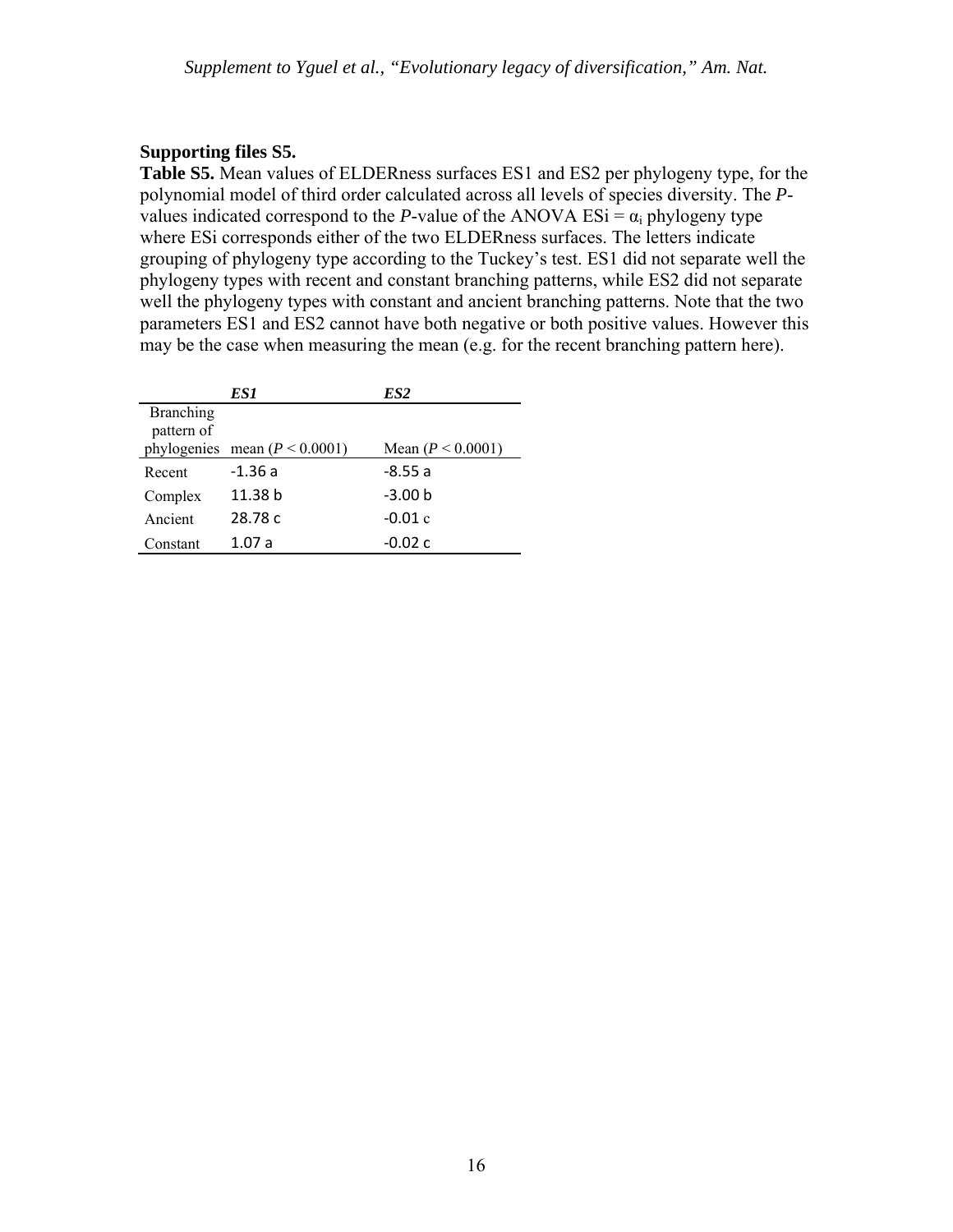### **Supporting files S6.**

**Table S6.** Detailed confusion matrices of simulated community phylogenies into types of branching patterns using: ES1 and ES2 developed in this study (5-1), ES1 and ES2 with the intersection point  $(5-2)$  Faith's PD  $(5-3)$ , MPD  $(5-4)$ , MNTD  $(5-5)$ , the Pybus and Harvey's Gamma (5-6), the Colless's index of phylogenetic tree imbalance (5-7) and species richness (5-8). Note that LTT surfaces outperform the other measures.

| From $\setminus$ to | Recent | Complex | Ancient | Constant | Total | $\%$ correct |
|---------------------|--------|---------|---------|----------|-------|--------------|
| Complex             |        |         |         |          | 40    | 80           |
| Ancient             | U      |         | 40      |          | 40    | 100          |
| Recent              | 28     |         | U       | 10       | 40    | 70           |
| Constant            |        |         |         | 34       | 40    | 85           |
| Total               | 33     | 40      | 42      | 45       | 160   | 83.75        |

### **Table S6-1 ES1 and ES2**

### **Table S6-2 ES1, ES2 and intersection point**

| From $\setminus$ to | Recent | Complex | Ancient | Constant | Total | $\%$ correct |
|---------------------|--------|---------|---------|----------|-------|--------------|
| Complex             |        | 33      |         | v        | 40    | 82.5         |
| Ancient             | 0      |         | 40      | U        | 40    | 100          |
| Recent              | 29     |         | 0       | 8        | 40    | 72.5         |
| Constant            |        |         |         | 32       | 40    | 80           |
| Total               | 35     | 43      | 42      | 40       | 160   | 83.75        |

### **Table S6-3. Faith's PD**

| From $\setminus$ to | Recent | Complex | Ancient | Constant | Total | $\%$ correct |
|---------------------|--------|---------|---------|----------|-------|--------------|
| Complex             | l b    |         |         | Ô        | 40    | 22.5         |
| Ancient             | o      | 10      | 20      | 4        | 40    | 50           |
| Recent              | 29     |         |         | 0        | 40    | 72.5         |
| Constant            | 20     |         |         | 4        | 40    | 10           |
| Total               |        | 30      |         | 22       | 160   | 38.75        |

### **Table S6-4. MPD**

| From $\setminus$ to | Recent | Complex | Ancient | Constant | Total | $\%$ correct |
|---------------------|--------|---------|---------|----------|-------|--------------|
| Complex             |        |         |         | ⇁        | 40    | 52.5         |
| Ancient             |        |         | 39      | 0        | 40    | 97.5         |
| Recent              | 28     |         |         |          | 40    | 70           |
| Constant            |        |         |         | 19       | 40    | 47.5         |
| Total               | 38     | 34      |         | 37       | 160   | 66.875       |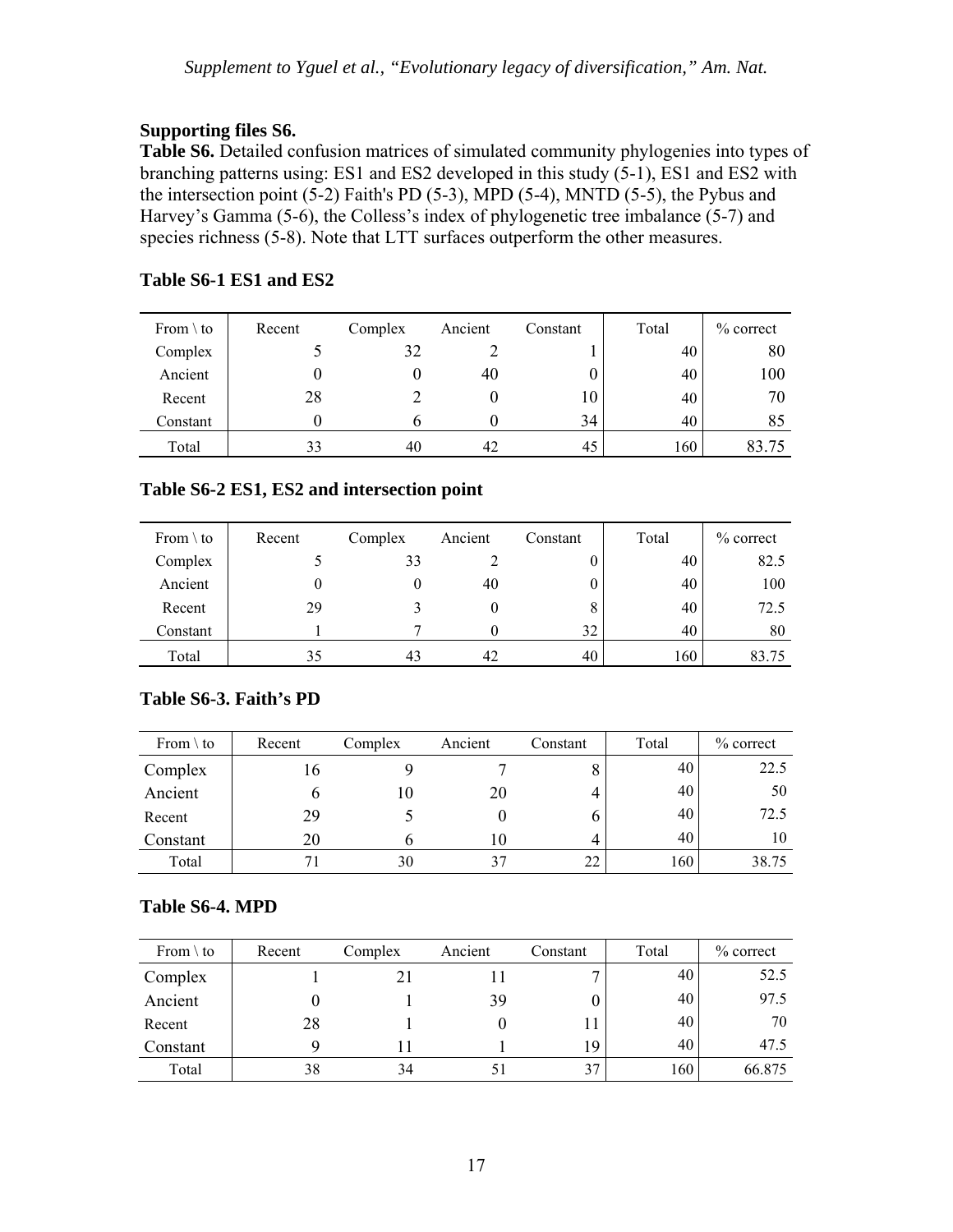| From $\setminus$ to | Recent | Complex | Ancient | Constant | Total | $%$ correct |
|---------------------|--------|---------|---------|----------|-------|-------------|
| Complex             |        | 10      |         | 13       | 40    | 25          |
| Ancient             |        |         | 37      | 2        | 40    | 92.5        |
| Recent              |        |         |         | 3        | 40    | 77.5        |
| Constant            |        | 19      |         | 18       | 40    | 45          |
| Total               |        | 35      |         | 37       | 160   | 60          |

### **Table S6-5. MNTD**

### **Table S6-6. Pybus and Harvey's Gamma**

| From $\setminus$ to | Recent | Complex | Ancient | Constant | Total | $\%$ correct |
|---------------------|--------|---------|---------|----------|-------|--------------|
| Complex             | 20     | 10      |         | 10       | 40    | 25           |
| Ancient             |        |         | 40      | 0        | 40    | 100          |
| Recent              | 20     | 20      |         | 0        | 40    | 0.5          |
| Constant            |        |         |         | 40       | 40    |              |
| Total               | 40     | 30      | 40      | 50       | 160   | 68.75        |

### **Table S6-7. Colless's index of phylogenetic tree imbalance**

| From $\setminus$ to | Recent | Complex | Ancient | Constant | Total | $\%$ correct |
|---------------------|--------|---------|---------|----------|-------|--------------|
| Complex             | 14     | 23      |         |          | 40    |              |
| Ancient             |        | 22      |         |          | 40    |              |
| Recent              | 16     | 21      |         |          | 40    | 40           |
| Constant            | 18     | 21      |         |          | 40    |              |
| Total               | 65     | 87      |         | O        | 160   | 25           |

### **Table S6-8. MPD+MNTD**

| From $\setminus$ to | Recent | Complex | Ancient | Constant | Total | $%$ correct |
|---------------------|--------|---------|---------|----------|-------|-------------|
| Complex             |        | 32      |         |          | 40    | 80          |
| Ancient             |        |         | 40      |          | 40    | 100         |
| Recent              |        |         |         |          | 40    | 77.50       |
| Constant            |        |         |         | 22       | 40    | 55          |
| Total               | 41     | 45      |         | 36       | 160   | 78.12       |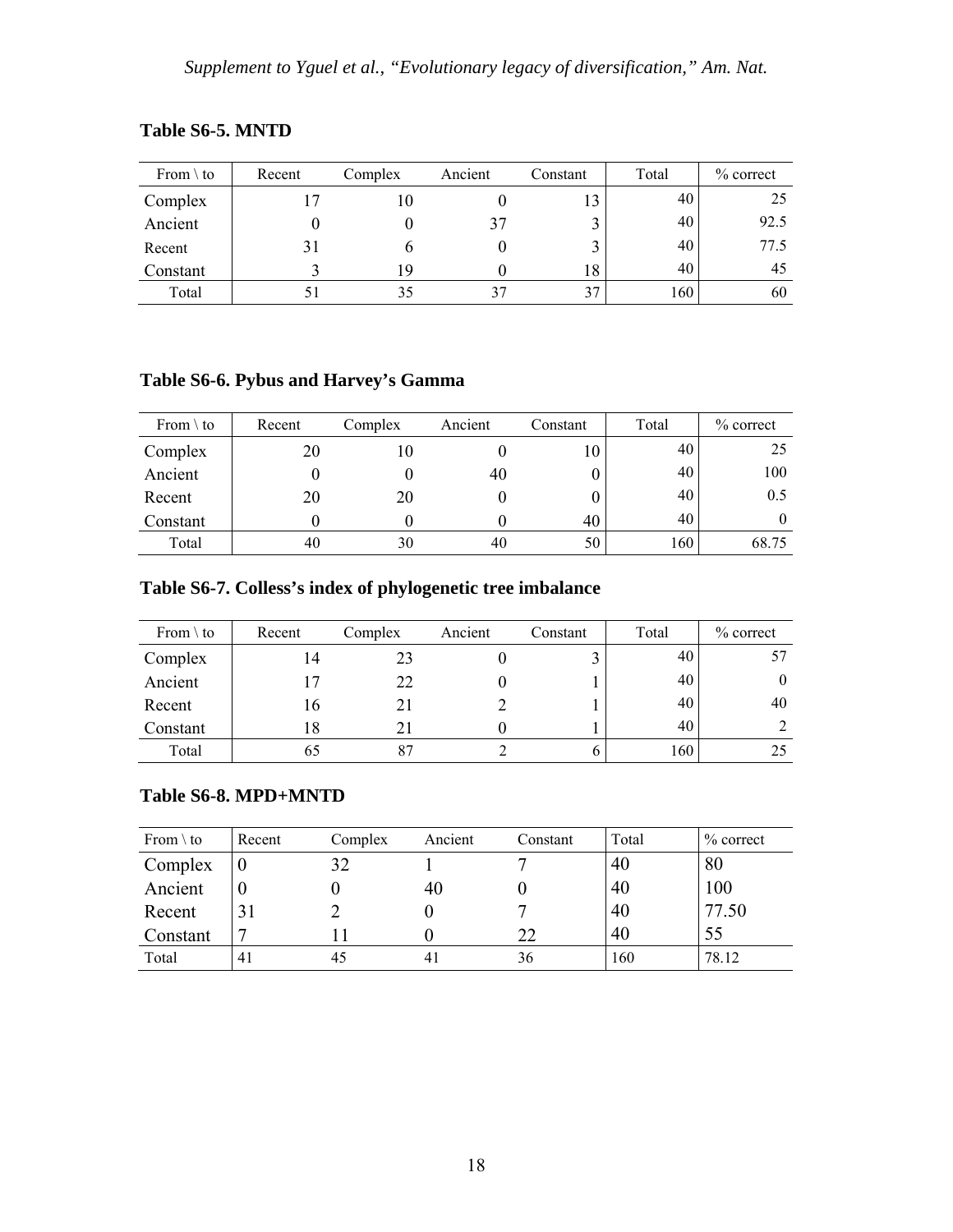| From $\setminus$ to | Recent | Complex | Ancient | Constant | Total | $%$ correct |
|---------------------|--------|---------|---------|----------|-------|-------------|
| Complex             |        |         |         | 15       | 40    |             |
| Ancient             |        | 12      |         | 15       | 40    | $\theta$    |
| Recent              | O      |         |         | 16       | 40    | $\theta$    |
| Constant            |        | 15      |         | 0        | 40    |             |
| Total               |        | 38      | 35      | 46       | 160   |             |
|                     |        |         |         |          |       |             |

# **Table S6-9. Species richness**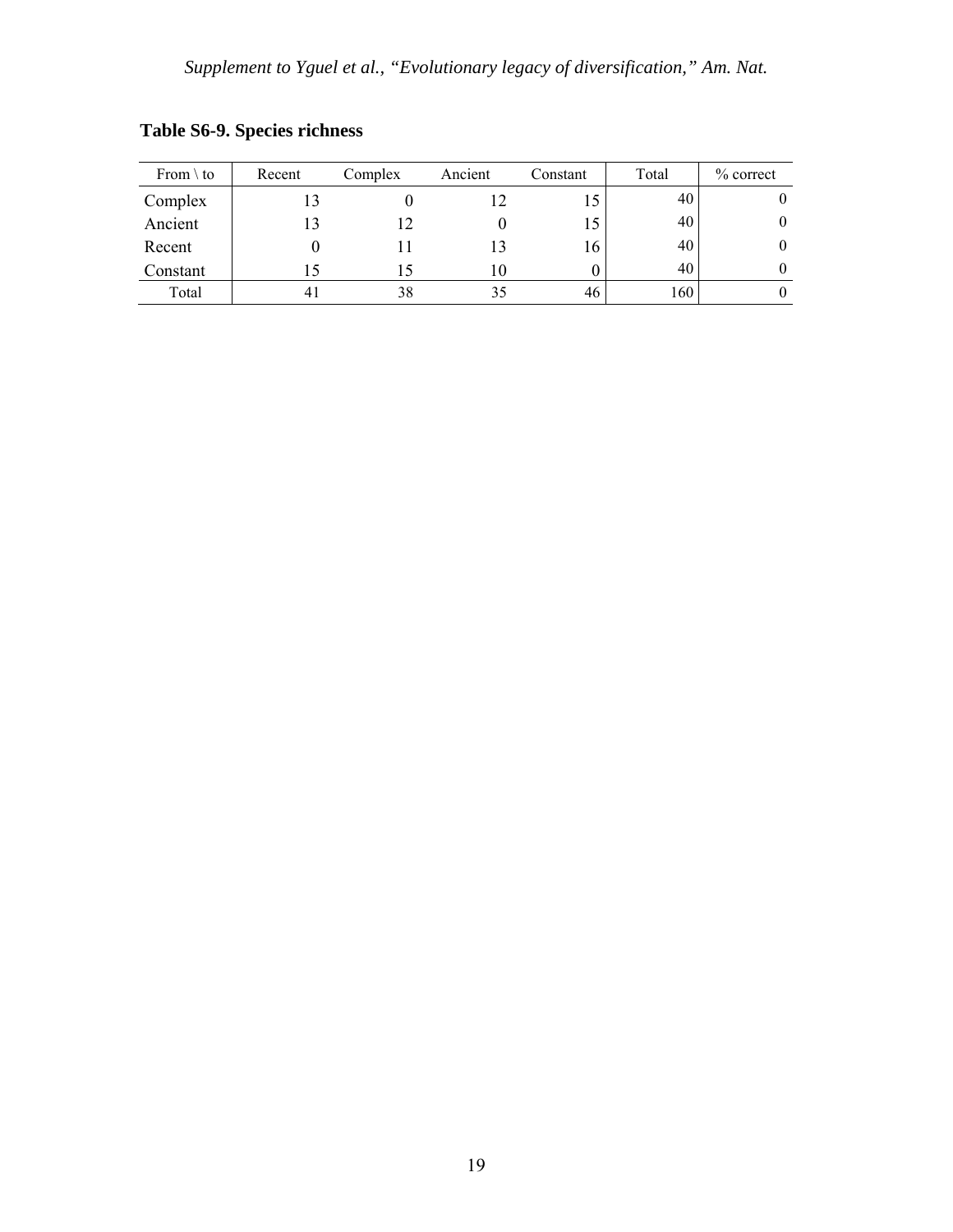### **Supporting files S7**

**Table S7a.** Correlations coefficients between species richness, phylogenetic diversity (Faith's PD), mean phylogenetic distance (MPD), mean nearest taxon distance (MNTD), Gamma and Colless' index, and ES1 and ES2, i.e. surfaces extracted from polynomial curves of the third order fitted on simulated community phylogenies. Significant relationship ( $p<0.05$ ) are indicated in bold. n =160. Pearson's test (parametric test) was performed only for ES1 and MPD, elsewhere we used Spearman's non-parametric test.

|                 | <b>Species</b><br>richness | ES1     | ES <sub>2</sub> | <b>PD</b> | <b>MPD</b> | <b>MNTD</b> | <b>GAMMA</b> | Colless's<br>index |
|-----------------|----------------------------|---------|-----------------|-----------|------------|-------------|--------------|--------------------|
| Species         |                            |         |                 |           |            |             |              |                    |
| richness        | 1.00                       |         |                 |           |            |             |              |                    |
| ES1             | 0.01                       | 1.00    |                 |           |            |             |              |                    |
| ES <sub>2</sub> | 0.03                       | 0.16    | 1.000           |           |            |             |              |                    |
| PD              | 0.75                       | 0.54    | 0.37            | 1.000     |            |             |              |                    |
| <b>MPD</b>      | 0.22                       | 0.82    | 0.34            | 0.74      | 1.00       |             |              |                    |
| <b>MNTD</b>     | $-0.34$                    | 0.68    | 0.60            | 0.29      | 0.63       | 1.00        |              |                    |
| <b>GAMMA</b>    | 0.11                       | $-0.45$ | $-0.77$         | $-0.38$   | $-0.52$    | $-0.83$     | 1.00         |                    |
| Colless's index | $-0.90$                    | $-0.01$ | $-0.04$         | $-0.69$   | $-0.28$    | 0.32        | $-0.07$      | 1.00               |

**Table S7b.** Correlations coefficients between species richness, phylogenetic diversity (Faith's PD), mean phylogenetic distance (MPD), mean nearest taxon distance (MNTD) ,Gamma and Colless' index, and ES1 and ES2, i.e. surfaces extracted from polynomial curves of the third order fitted on Cedar Creek community phylogenies using the Cadotte phylogeny. Significant relationship ( $p<0.05$ ) are indicated in bold. n =59. Pearson's test (parametric test) was performed.

|                     | <b>Species</b><br>richness | ES1     | ES <sub>2</sub> | PD.     | <b>MPD</b> | <b>MNTD</b> | <b>GAMMA</b> | Colless's<br>index |
|---------------------|----------------------------|---------|-----------------|---------|------------|-------------|--------------|--------------------|
| Species<br>richness | 1.00                       |         |                 |         |            |             |              |                    |
| ES1                 | $-0.83$                    | 1.00    |                 |         |            |             |              |                    |
| ES <sub>2</sub>     | 0.21                       | 0.02    | 1.00            |         |            |             |              |                    |
| PD                  | 0.98                       | $-0.71$ | 0.28            | 1.00    |            |             |              |                    |
| <b>MPD</b>          | $-0.27$                    | 0.60    | 0.06            | $-0.12$ | 1.00       |             |              |                    |
| <b>MNTD</b>         | $-0.82$                    | 0.92    | 0.11            | $-0.71$ | 0.36       | 1.00        |              |                    |
| <b>GAMMA</b>        | 0.03                       | $-0.42$ | $-0.27$         | $-0.17$ | $-0.58$    | $-0.41$     | 1.00         |                    |
| Colless's index     | $-0.55$                    | 0.51    | 0.21            | $-0.50$ | 0.04       | 0.61        | $-0.21$      | 1.00               |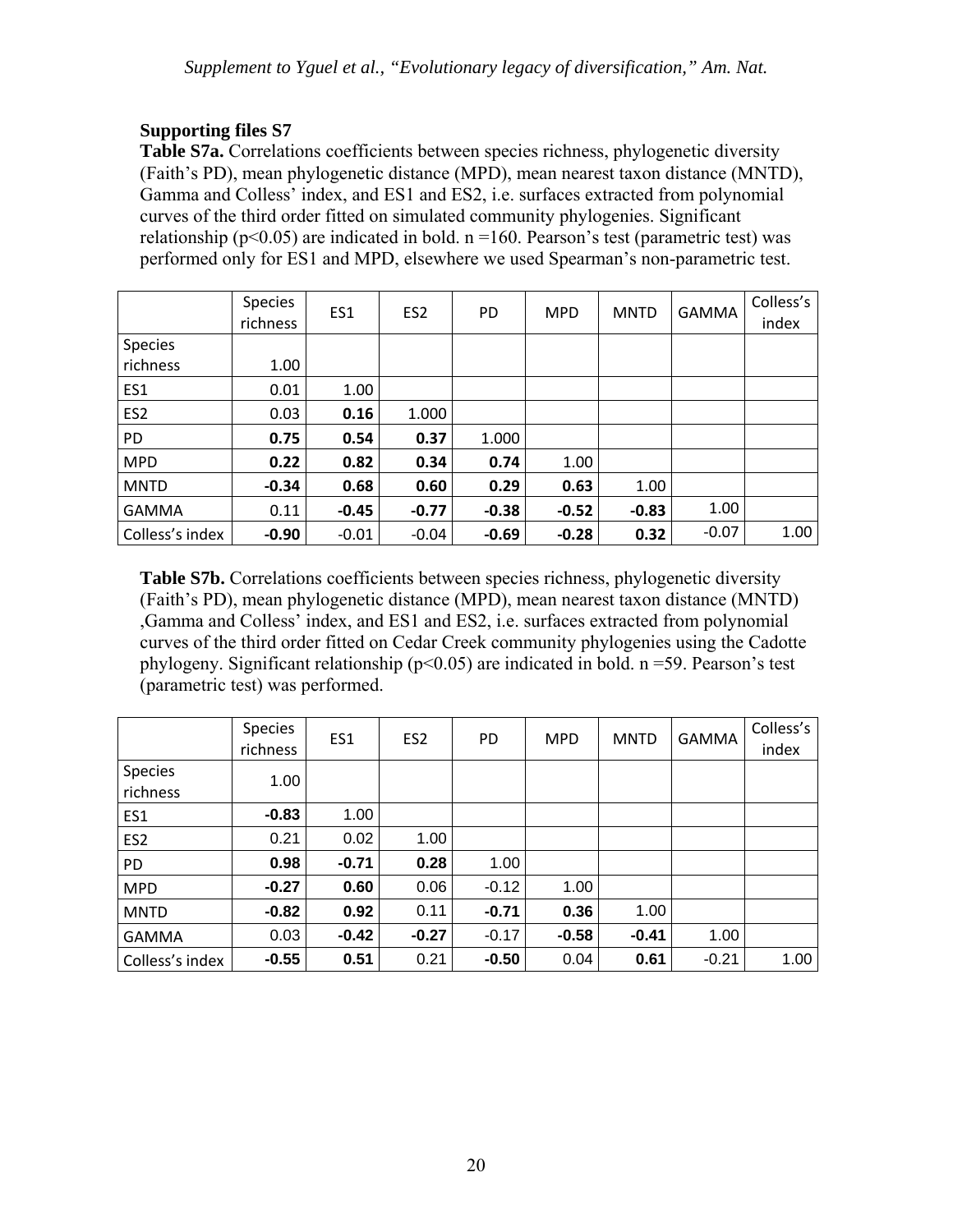**Table S7c.** Correlations coefficients between species richness, phylogenetic diversity (Faith's PD), mean phylogenetic distance (MPD), mean nearest taxon distance (MNTD), Gamma and Colless' index, and ES1 and ES2, i.e. surfaces extracted from polynomial curves of the third order fitted on Cedar Creek community phylogenies using the Zanne phylogeny. Significant relationship ( $p<0.05$ ) are indicated in bold. n =65. Pearson's test (parametric test) was performed.

|                            | <b>Species</b><br>richness | ES1     | ES <sub>2</sub> | PD.     | <b>MPD</b> | <b>MNTD</b> | <b>GAMMA</b> | Colless's<br>index |
|----------------------------|----------------------------|---------|-----------------|---------|------------|-------------|--------------|--------------------|
| <b>Species</b><br>richness | 1.00                       |         |                 |         |            |             |              |                    |
| ES1                        | $-0.84$                    | 1.00    |                 |         |            |             |              |                    |
| ES <sub>2</sub>            | $-0.04$                    | 0.14    | 1.00            |         |            |             |              |                    |
| PD                         | 0.91                       | $-0.63$ | 0.30            | 1.00    |            |             |              |                    |
| <b>MPD</b>                 | 0.04                       | 0.14    | 0.85            | 0.35    | 1.00       |             |              |                    |
| <b>MNTD</b>                | $-0.63$                    | 0.78    | 0.42            | $-0.32$ | 0.25       | 1.00        |              |                    |
| <b>GAMMA</b>               | 0.58                       | $-0.74$ | $-0.67$         | 0.19    | $-0.56$    | $-0.85$     | 1.00         |                    |
| Colless's index            | $-0.61$                    | 0.59    | $-0.01$         | $-0.49$ | $-0.23$    | 0.54        | $-0.52$      | 1.00               |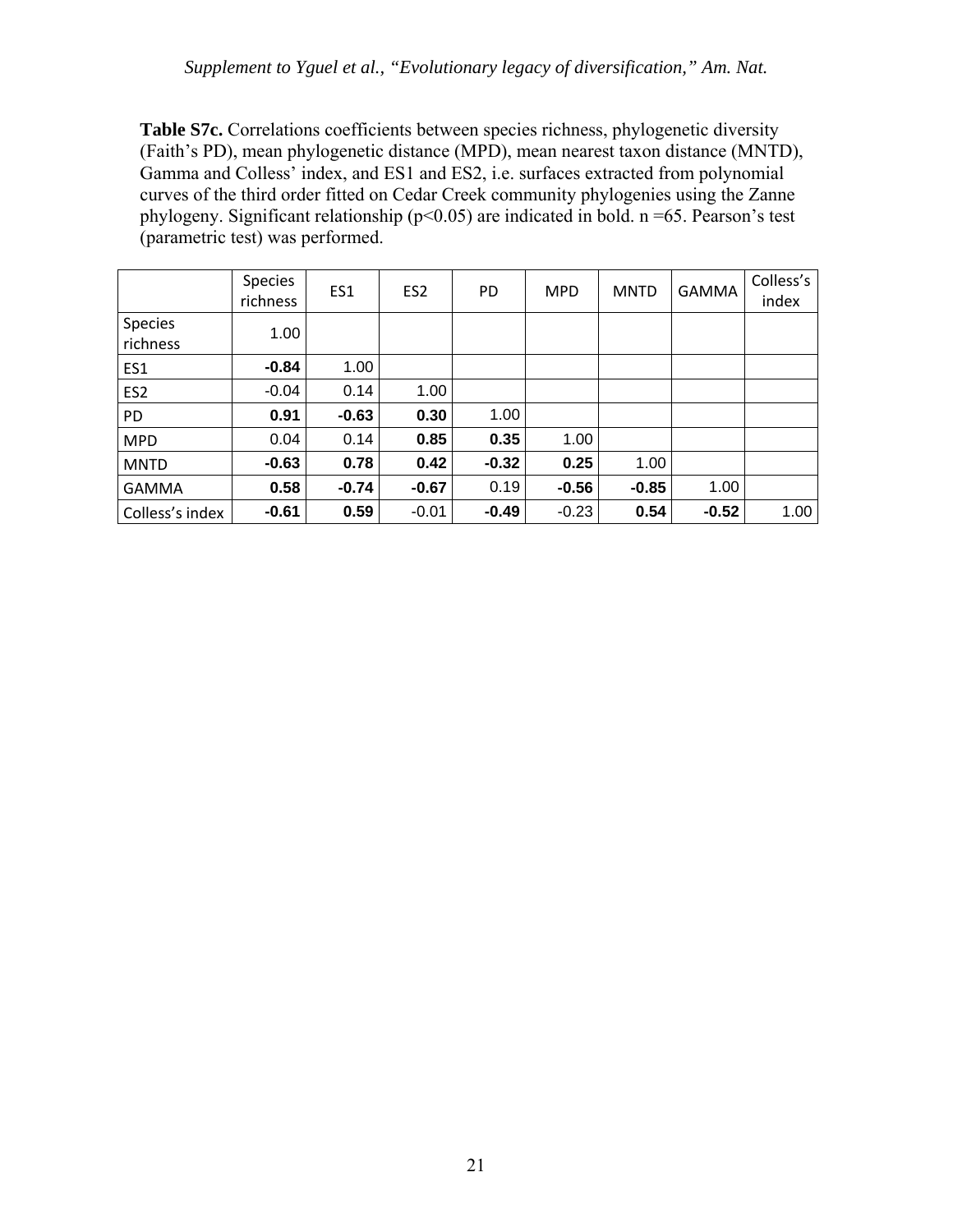### **Supporting files S8.**

**Table S8.** A comparison of simple and multiple linear regression models used to predict mean productivity across 65 grassland sites at Cedar Creek including communities with 8 and 16 species. Note that with the Cadotte phylogeny, 6 outliers were found resulting in 59 grassland sites as justified in Supporting files S4.2 and S4.3. Models are ordered by increasing AICc. The related criterion Cp mallow is given in addition. See methods for abbreviations of variables.

|                         |                   |             | Standardized |             |                |           |  |
|-------------------------|-------------------|-------------|--------------|-------------|----------------|-----------|--|
| Variable                | <b>DFresidual</b> | Pvalue      | regression   | <b>AICc</b> | R <sub>2</sub> | Cp mallow |  |
|                         |                   |             | coefficient  |             |                |           |  |
| ES1                     | 63                | $10^{-3}$   | $-0.38$      | 757.29      | 0.14           | 420963.40 |  |
| ES1+ES2                 | 62                | $4.10^{-3}$ | $-0.39/0.12$ | 758.37      | 0.16           | 426281.70 |  |
| <b>MNTD</b>             | 63                | 0.01        | $-0.33$      | 759.61      | 0.11           | 436291.00 |  |
| MPD+MNTD                | 62                | 0.02        | $0.11/-0.36$ | 760.90      | 0.13           | 443140.00 |  |
| <b>Species Richness</b> | 62                | 0.04        | 0.25         | 762.81      | 0.07           | 458283.70 |  |
| Nfix                    | 63                | 0.04        | 0.26         | 762.83      | 0.07           | 458394.20 |  |
| FAD                     | 63                | 0.06        | 0.23         | 763.53      | 0.06           | 463407.80 |  |
| C <sub>4</sub>          | 63                | 0.08        | 0.22         | 764.08      | 0.05           | 467301.90 |  |
| <b>SLA</b>              | 63                | 0.08        | $-0.22$      | 764.25      | 0.05           | 468524.90 |  |
| <b>NMDS</b>             | 63                | 0.09        | 0.21         | 764.42      | 0.04           | 469777.20 |  |
| Gamma                   | 63                | 0.09        | 0.21         | 764.44      | 0.04           | 469901.40 |  |
| Colless's index         | 63                | 0.10        | $-0.21$      | 764.47      | 0.04           | 470132.30 |  |
| PD                      | 63                | 0.14        | 0.18         | 765.12      | 0.03           | 474830.70 |  |
| PA                      | 63                | 0.15        | 0.18         | 765.16      | 0.03           | 475137.60 |  |
| Height                  | 63                | 0.34        | $-0.12$      | 766.39      | 0.01           | 484256.00 |  |
| LPA                     | 63                | 0.35        | 0.03         | 766.44      | 0.01           | 484591.00 |  |
| <b>FD</b>               | 63                | 0.35        | 0.12         | 766.44      | 0.01           | 484617.50 |  |
| Forb                    | 63                | 0.38        | $-0.11$      | 766.55      | 0.01           | 485456.50 |  |
| LA                      | 63                | 0.39        | $-0.11$      | 766.58      | 0.01           | 485616.40 |  |
| C <sub>3</sub>          | 63                | 0.41        | $-0.10$      | 766.65      | 0.01           | 486138.50 |  |
| SW                      | 63                | 0.44        | 0.09         | 766.75      | 0.01           | 486887.20 |  |
| <b>NTI</b>              | 63                | 0.46        | $-0.09$      | 766.80      | 0.01           | 487273.70 |  |
| S <sub>2</sub>          | 63                | 0.58        | 0.07         | 767.03      | 0.00           | 489060.70 |  |
| FG                      | 63                | 0.67        | 0.05         | 767.17      | 0.00           | 490045.90 |  |
| <b>NRI</b>              | 63                | 0.76        | 0.03         | 767.26      | 0.00           | 490747.00 |  |
| <b>MPD</b>              | 63                | 0.82        | 0.02         | 767.30      | 0.00           | 491074.10 |  |

**Table S8-1.**With Zanne phylogeny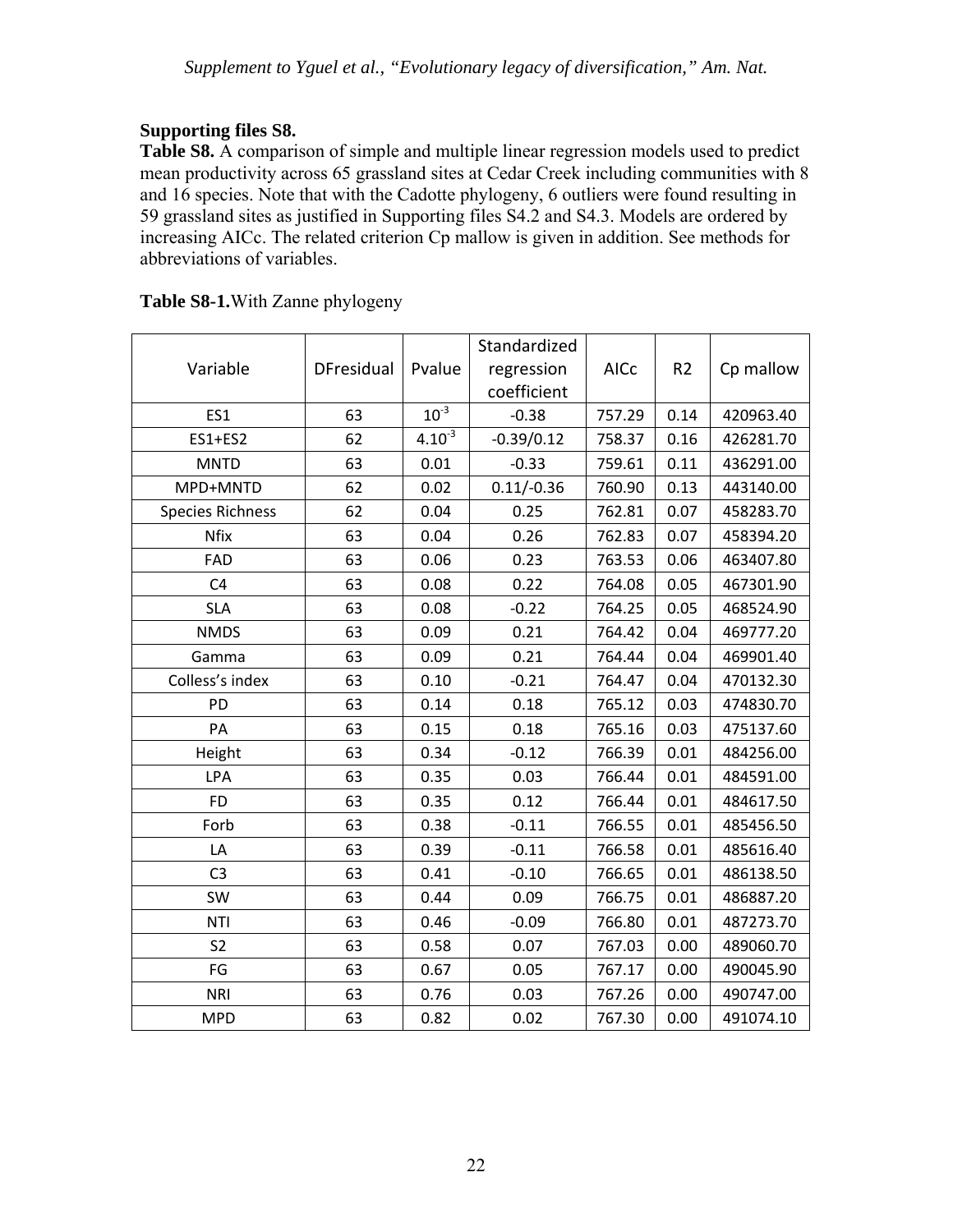|                   |                   |           | Standardized  |             |                |           |
|-------------------|-------------------|-----------|---------------|-------------|----------------|-----------|
| Variable          | <b>DFresidual</b> | Pvalue    | regression    | <b>AICc</b> | R <sub>2</sub> | Cp mallow |
|                   |                   |           | coefficient   |             |                |           |
| ES1               | 57                | 0.01      | $-0.32$       | 669.35      | 0.10           | 280213.30 |
| ES1+ES2           | 56                | 0.02      | $-0.32/0.18$  | 669.38      | 0.13           | 278914.70 |
| C <sub>4</sub>    | 57                | 0.05      | 0.26          | 671.38      | 0.07           | 290012.60 |
| <b>MPD</b>        | 57                | 0.07      | $-0.24$       | 672.16      | 0.06           | 293876.00 |
| <b>MNTD</b>       | 57                | 0.09      | $-0.22$       | 672.59      | 0.05           | 296007.70 |
| LPA               | 57                | 0.11      | 0.21          | 672.95      | 0.04           | 297826.00 |
| MPD+MNTD          | 56                | 0.10      | $-0.18/-0.16$ | 673.10      | 0.08           | 297080.9  |
| Species richness  | 57                | 0.15      | 0.19          | 673.41      | 0.04           | 300153.20 |
| S <sub>2</sub>    | 57                | 0.17      | 0.18          | 673.64      | 0.03           | 301370.70 |
| FAD               | 57                | 0.18      | 0.18          | 673.71      | 0.03           | 301697.90 |
| PD                | 57                | 0.21      | 0.17          | 673.90      | 0.03           | 302678.90 |
| <b>NMDS</b>       | 57                | 0.26      | 0.15          | 674.24      | 0.02           | 304427.20 |
| C <sub>3</sub>    | 57                | 0.29      | $-0.14$       | 674.38      | 0.02           | 305168.30 |
| SW                | 57                | 0.32      | 0.13          | 674.54      | 0.02           | 306005.10 |
| <b>SLA</b>        | 57                | 0.36      | $-0.12$       | 674.69      | 0.01           | 306748.60 |
| LA                | 57                | 0.39      | $-0.12$       | 674.78      | 0.01           | 307249.90 |
| Height            | 57                | 0.46      | $-0.10$       | 674.99      | 0.01           | 308321.90 |
| PA                | 57                | 0.58      | 0.07          | 675.25      | 0.01           | 309665.40 |
| <b>FD</b>         | 57                | 0.62      | 0.07          | 675.31      | 0.00           | 310023.00 |
| Colless's index   | 57                | 0.66      | $-0.06$       | 675.37      | 0.00           | 310316.80 |
| <b>NTI</b>        | 57                | 0.72      | 0.05          | 675.44      | 0.00           | 310682.30 |
| <b>NRI</b>        | 57                | 0.73      | $-0.05$       | 675.44      | 0.00           | 310704.90 |
| FG                | 57                | 0.77      | 0.04          | 675.49      | 0.00           | 310920.40 |
| <b>GAMMA</b>      | 57                | 0.78      | $-0.04$       | 675.49      | 0.00           | 310962.20 |
| Forb <sup>1</sup> | 57                | <b>NA</b> | <b>NA</b>     | <b>NA</b>   | <b>NA</b>      | <b>NA</b> |
| $N$ fix $^{1)}$   | 57                | <b>NA</b> | <b>NA</b>     | <b>NA</b>   | <b>NA</b>      | <b>NA</b> |

**Table S8-2.**With the Cadotte phylogeny

 $<sup>1</sup>$  After excluding outliers of the relationship ES1 vs productivity, all remaining plots</sup> contained Nfixers and Forbs. The effect of presence vs absence of Nfixers or Forbs could hence not be tested. Please see Tab.8-1 for analyses across the full set of plots permitting to test the effect of presence of Nfixers or Forbs.